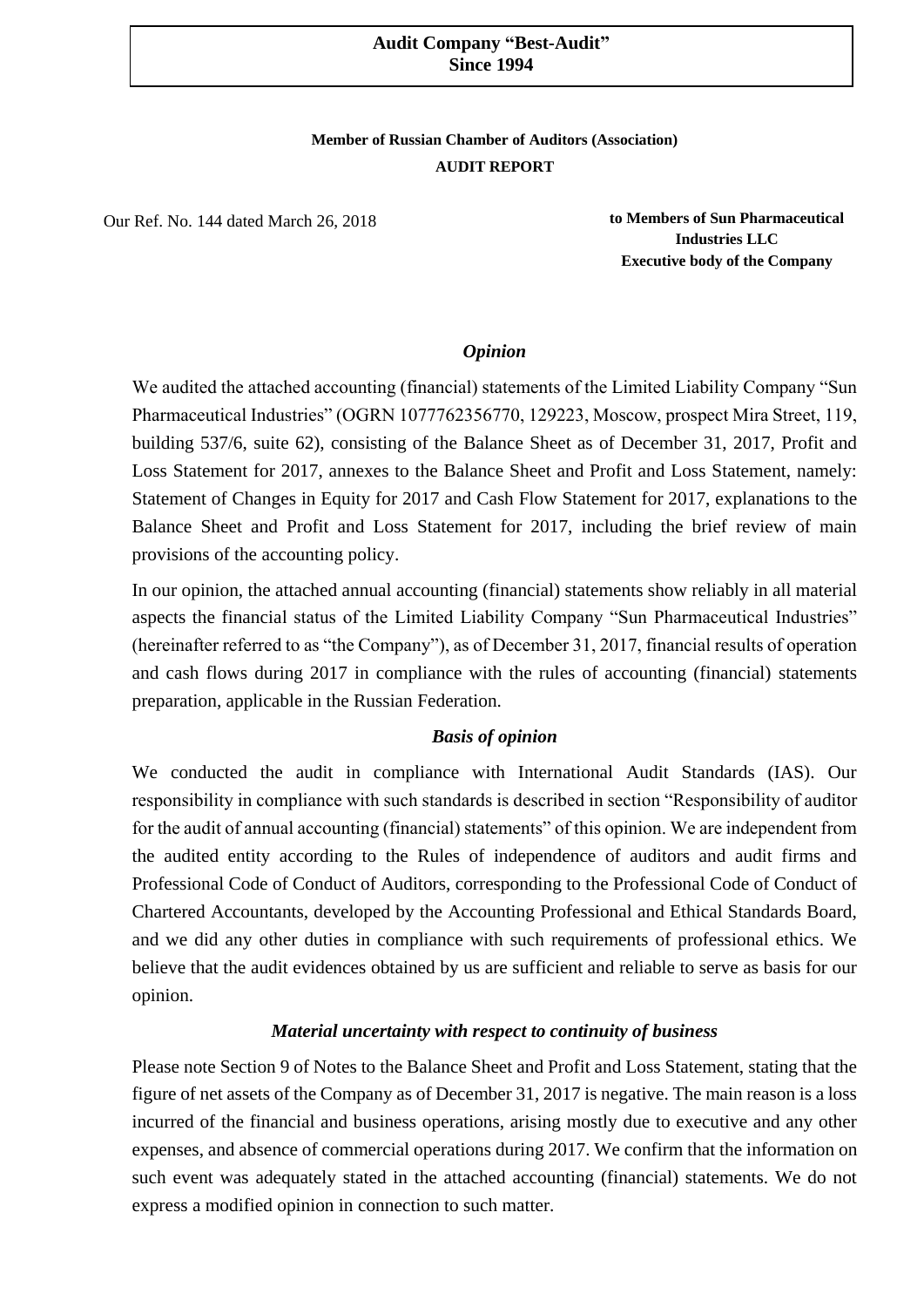## *Responsibility of the management of audited entity for the annual accounting (financial) statements*

The management of the Company is responsible for preparation and reliable presentation of the above annual accounting (financial) statements in compliance with Rules of preparation of accounting (financial) statements, applicable in the Russian Federation, and for the system of internal control, which the management deems necessary for preparation of annual accounting (financial) statements, without material misstatements due to improper actions or errors.

When preparing the annual accounting (financial) statements, the management of the Company bears the responsibility for assessment of ability of the audited entity to continue without interruptions its business, for disclosure in respective cases of data, referred to continuity of business, and for preparation of statements on the basis of assumption on continuity of business, except for the cases, when the management intends to wind up the audited entity, terminate its operations or when they do not have any real alternative, except for liquidation or termination of business.

## *Responsibility of auditor for audit of annual accounting (financial) statements*

Our purpose is to obtain reasonable assurance about whether the annual accounting (financial) statements are free of material misstatements due to improper actions or errors, and preparation of audit report containing our opinion. The reasonable assurance is a high level assurance, but it is not a guarantee that the audit, conducted in compliance with IAS, always detects the material misstatements, if any. The misstatements may result from improper actions and errors and treated as material, if it's possible to reasonably suggest that they can influence, separately or in aggregate, the economic decisions of users, adopted on the basis of such annual accounting (financial) statements.

As part of audit conducted in compliance with IAS, we apply the professional judgment and reserve the professional skepticism during the whole audit. In addition, we:

a) reveal and assess risks of material misstatements of annual accounting (financial) statements due to improper actions or errors; develop and implement audit procedures in response to such risks; obtain audit evidences, being sufficient and proper, in order to serve as basis for our opinion. The risk of non-revealing of a material misstatement as a result of improper actions is higher than the risk of non-revealing of a material misstatement as a result of error, as improper actions may comprise concert, forgery, willful omission, misrepresentation of information or actions in circumvention of internal control system;

b) obtain understanding of internal control system, which is relevant for the audit, in order to develop the audit procedures, corresponding to the circumstances, but not for the purpose of expressing opinion on efficiency of internal control system of the audited entity;

c) assess proper nature of the applied accounting policy, validity of accounting judgments and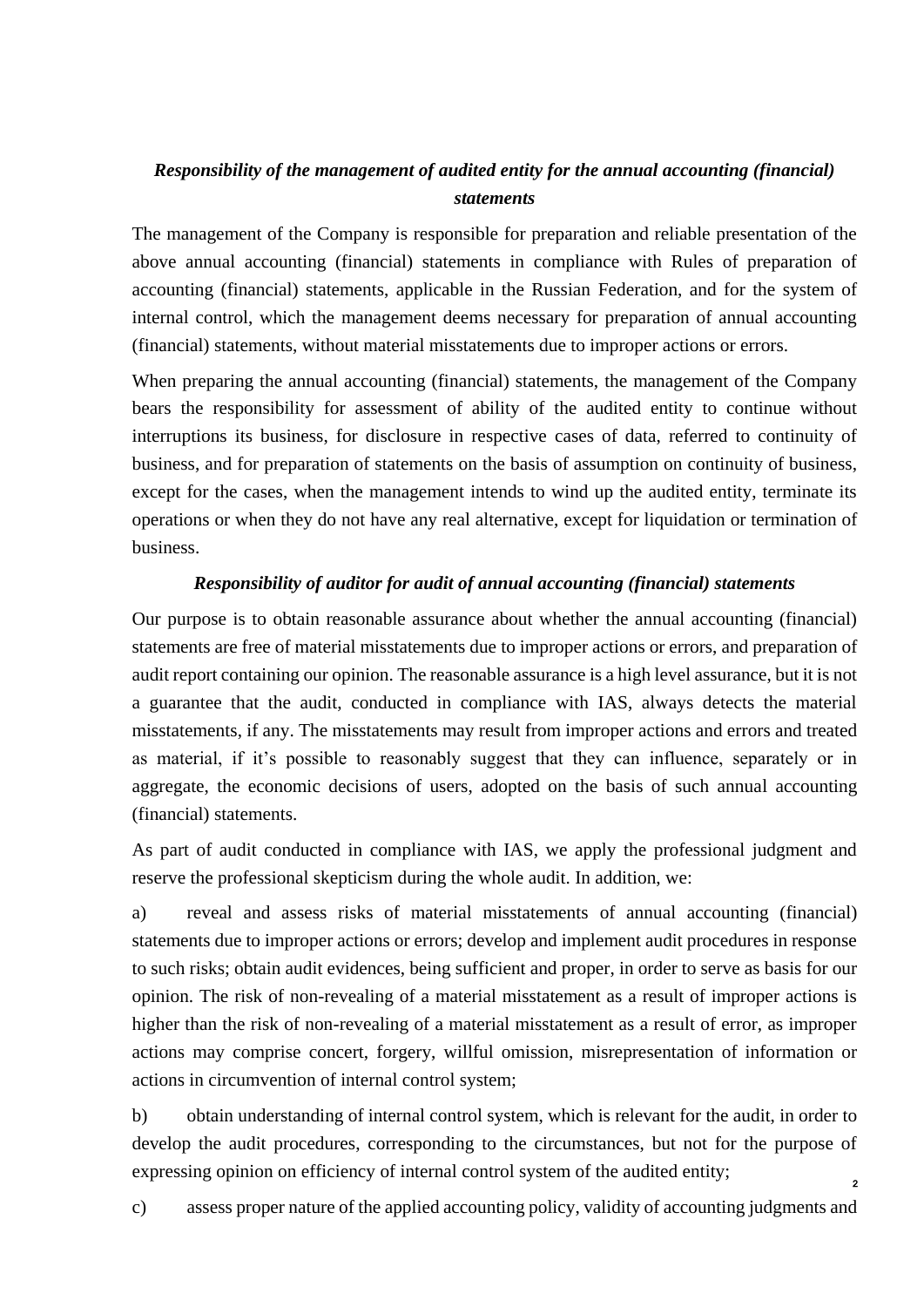respective information disclosure, prepared by the management of the audited entity;

d) conclude on lawfulness of application by the management of the audited entity of assumption on continuity of business, and on the basis of obtained audit evidences – conclusion on whether there is a material uncertainty in connection with events or conditions, probably resulting in material doubts in ability of the audited entity to continue its business without interruptions. If we arrive at a conclusion on availability of material uncertainty, we should draw attention in our audit report to a respective information disclosure in the annual accounting (financial) statements or, if such information disclosure is not due, we should modify our opinion. Our conclusions are based on the audit evidences, obtained before the date of our audit report. However any future events or conditions may result in inability of the audited entity to continue its business;

e) assess the representation of the annual (financial) statements in general, its structure and contents, including disclosure of information, and whether the annual accounting (financial) statements represents the underlying operations and events as to ensure their reliable presentation.

We implement the information cooperation with the management of the audited entity, bringing to their attention, inter alia, information on the planned scope and timeframes of the audit, and on the material comments upon the results of audit, including on material defects of internal control system, which we reveal during the audit.

Audit firm:

Joint Stock Company "Audit Company "Best-Audit", OGRN 1027700591027, 117420, Moscow, Profsoyuznaya Street, 57,  $7<sup>th</sup>$  floor, suite II, office 56 Member of Self-regulated Organization of Auditors "Russian Auditors Union" (Association) ORNZ (Principal Number of Registration Entry) 10303000020

General Director Audit Company "Best-Audit" JSC: /signature/ Egorov M.E.

*(Qualification Certificate No. 03-000007, ORNZ (Principal Number of Registration Entry – 29403009516)*

March 26, 2018

Seal: Joint Stock Company "Audit Company "Best-Audit" Moscow

*Audit Opinion on Accounting (financial) Statements of Sun Pharmaceutical Industries LLC for 2017*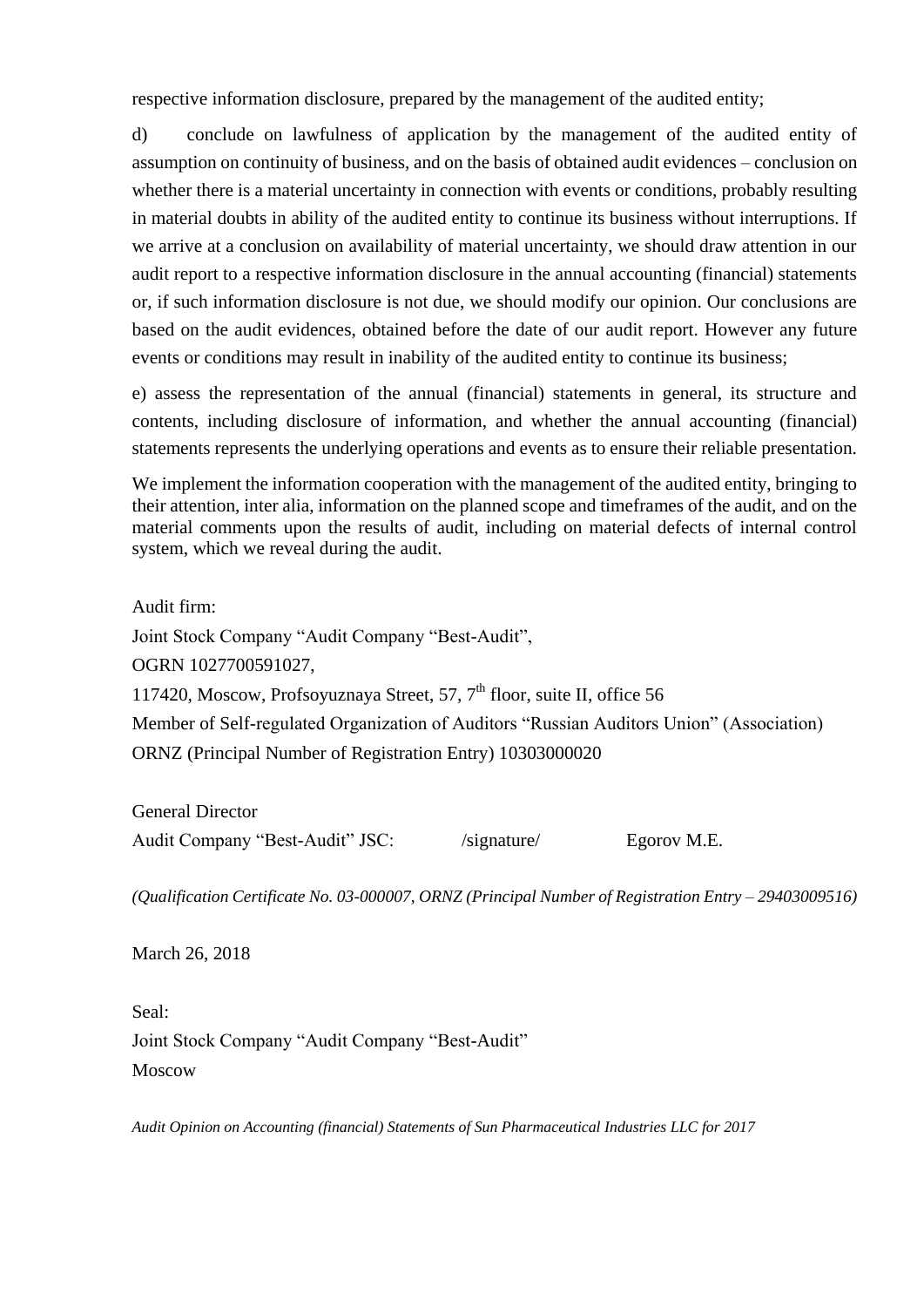#### **Balance Sheet as of December 31** 2017 Codes Form according to OKUD 0710001 Date (day, month, year) 31 12 2017 Company Limited Liability Company "Sun Pharmaceutical Industries" According to 83236036 Taxpayer identification number **INN** 7728638440 Authorized business Wholesale trade in pharmaceuticals and medical goods Acc. to OKVED 46.46.1 Incorporation form/ownership Limited Liability Company/Joint private and foreign property Acc. to OKOPF/OKFS 12300 34 Unit of measurement: thousand rubles Acc. to OKEI 384

Location (address) 129223, Moscow, Mira prospekt, No. 119, bldg. 537/6, suite 62

| <b>Notes</b>   | Line item                                                |       | as of December | as of December | as of December |
|----------------|----------------------------------------------------------|-------|----------------|----------------|----------------|
|                |                                                          | Code  | 31, 2017       | 31, 2016       | 31, 2015       |
|                | <b>ASSETS</b>                                            |       |                |                |                |
|                | <b>I. NON-CURRENT ASSETS</b>                             |       |                |                |                |
|                | Intangible assets                                        | 1110  |                |                |                |
|                | <b>R&amp;D Results</b>                                   | 1120  |                |                |                |
|                | Intangible development assets                            | 1130  |                |                |                |
|                | Tangible development assets                              | 1140  |                |                |                |
| 1              | <b>Fixed assets</b>                                      | 1150  | 50             | 251            | 490            |
|                | Income-bearing investments into tangible assets          | 1160  | 0              | $\Omega$       |                |
|                | Financial investments                                    | 1170  |                | $\Omega$       |                |
|                | Deferred tax assets                                      | 1180  | 10823          | 11361          | 15737          |
|                | Other non-current assets                                 | 1190  |                |                |                |
|                | <b>Total for Section I</b>                               | 1100  | 10873          | 11612          | 16227          |
|                | <b>II. CURRENT ASSETS</b>                                |       |                |                |                |
| 2.1            |                                                          |       |                |                |                |
|                | Inventories                                              | 1210  | 33             | 40             | 11862          |
|                | <b>Including: Materials</b>                              | 12101 | $\theta$       | $\theta$       | 90             |
|                | Goods                                                    | 12102 | 0              | $\theta$       | 11634          |
|                | Prepaid expenses                                         | 12103 | 33             | 40             | 138            |
|                | Value Added Tax on purchased valuables                   | 1220  |                |                |                |
| 3.1            | Accounts receivable                                      | 1230  | 1269           | 3382           | 135862         |
|                | Including:<br>Settlements with suppliers and contractors | 12301 | 441            | 690            | 615            |
|                | Settlements with buyers and customers                    | 12302 | 0              | $\Omega$       | 122849         |
|                | Settlements for taxes and levies                         | 12303 | 685            | 6              | 7702           |
|                | Settlements for social insurance and security            | 12304 | 83             | 105            | 334            |
|                | Settlements with staff for salary                        | 12305 |                |                |                |
|                | Settlements with accountable persons                     | 12306 |                |                |                |
|                |                                                          |       | 60             |                |                |
|                | Settlements with staff for other transactions            | 12307 |                | 14             |                |
|                | Settlements with various debtors and creditors 12308     |       |                | 2568           | 4360           |
| $\overline{4}$ | Financial investments (except for cash equivalents) 1240 |       |                |                |                |
|                | Cash and cash equivalents                                | 1250  | 16928          | 21216          | 105819         |
|                | including:                                               |       |                |                |                |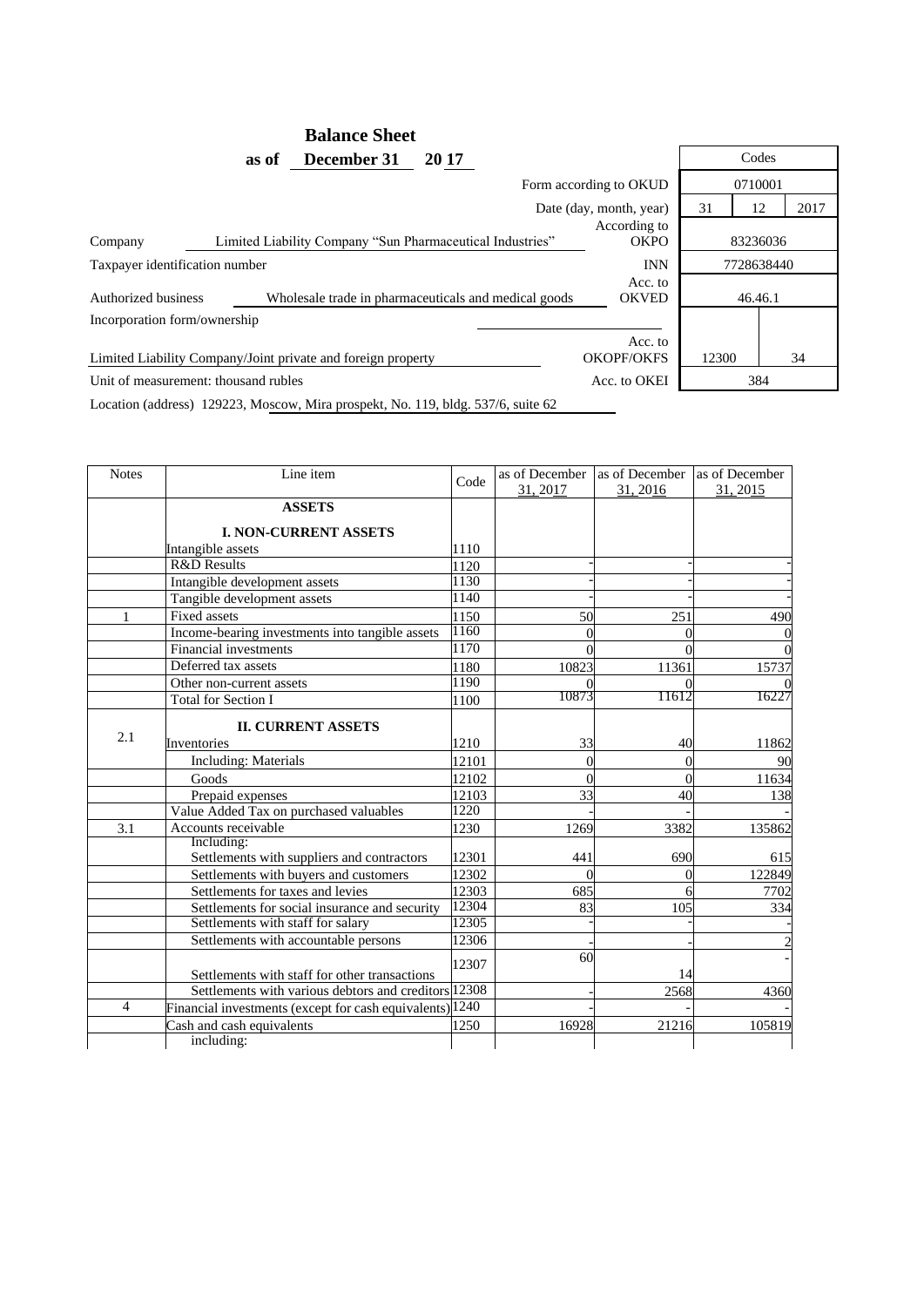| BALANCE                  | 1600  | 29103 | 36250 | 269770 |
|--------------------------|-------|-------|-------|--------|
| Total for section II     | 1200  | 18230 | 24637 | 253543 |
| Other current assets     | 1260  |       |       |        |
| Currency accounts        | 12503 | 28    | 29    | 35     |
| Current accounts         | 12502 | 16900 | 21186 | 105784 |
| Cash desk of the company | 12501 |       |       |        |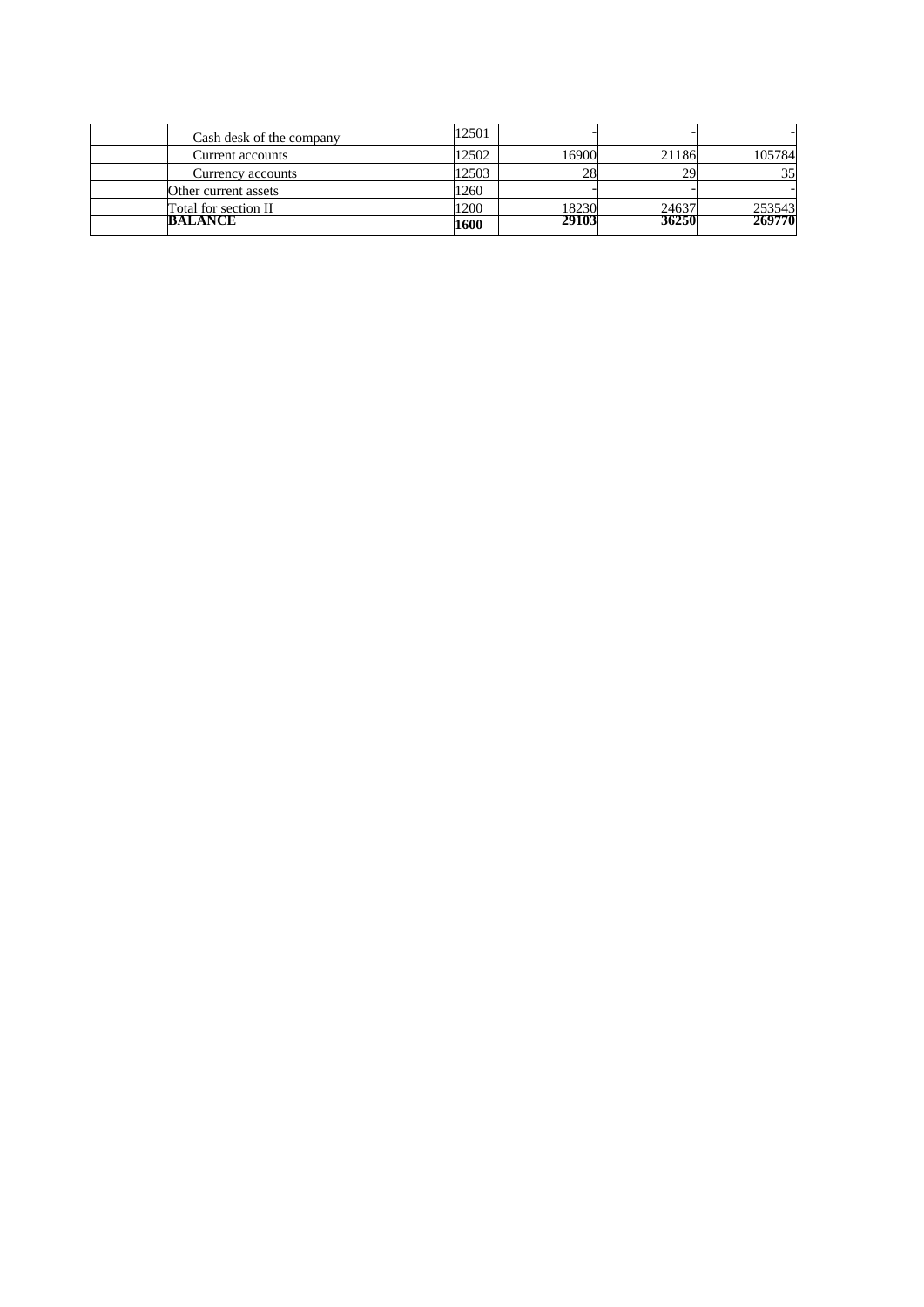# Form 0710001 p. 2

| <b>Notes</b> | Line item                                                                              |       | as of<br>Code December 31.<br>2017 | as of December<br>31, 2016 | as of December<br>31, 2015 |
|--------------|----------------------------------------------------------------------------------------|-------|------------------------------------|----------------------------|----------------------------|
|              | <b>LIABILITIES</b>                                                                     |       |                                    |                            |                            |
|              |                                                                                        |       |                                    |                            |                            |
|              | <b>III. CAPITAL AND RESERVES</b>                                                       |       |                                    |                            |                            |
|              | Authorized capital (joint capital, authorized fund,<br>contributions made by partners) | 1310  | 50                                 | 50                         | 50                         |
|              | Treasury shares redeemed from the shareholders                                         | 1320  |                                    |                            |                            |
|              | Revaluation of non-current assets                                                      | 1340  |                                    |                            |                            |
|              | Additional capital (without revaluation)                                               | 1350  | 5 200                              | 5 200                      | 5200                       |
|              | Reserve capital                                                                        | 1360  |                                    |                            |                            |
|              | Undistributed profit (uncovered loss)                                                  | 1370  | (155246)                           | (153033)                   | (131004)                   |
|              | Total for section III                                                                  | 1300  | (149996)                           | (147783)                   | (125754)                   |
|              | <b>IV. LONG-TERM LIABILITIES</b>                                                       |       |                                    |                            |                            |
|              |                                                                                        |       |                                    |                            |                            |
|              | Loans<br>Including long-term loans                                                     | 1410  |                                    |                            |                            |
|              | Long-term loans (in foreign exchange)                                                  | 14101 |                                    |                            |                            |
|              | Deferred tax liabilities                                                               | 1420  |                                    |                            |                            |
|              | <b>Estimated liabilities</b>                                                           | 1430  | $\Omega$                           |                            |                            |
|              | Other liabilities                                                                      | 1450  | $\theta$                           |                            |                            |
|              | Total for section IV                                                                   | 1400  | $\Omega$                           |                            |                            |
|              | V. SHORT-TERM LIABILITIES                                                              |       |                                    |                            |                            |
|              | Loans                                                                                  | 1510  | 98344                              | 103511                     | 124311                     |
|              | including:                                                                             |       |                                    |                            |                            |
|              | Interests on long-term loans                                                           | 15101 |                                    |                            |                            |
|              | Interests on long-term loans (in foreign<br>exchange)                                  | 15102 | 424                                | 394                        | 411                        |
|              | Short-term loans (in foreign exchange)                                                 | 15103 | 97920                              | 103117                     | 123900                     |
| 3.2          | Accounts payable<br>including:                                                         | 1520  | 80339                              | 80387                      | 269633                     |
|              | Settlements with suppliers and contractors                                             | 15201 | 16                                 | 53                         | 189265                     |
|              | Settlements with buyers and customers                                                  | 15202 |                                    |                            |                            |
|              | Settlements for taxes and levies                                                       | 15203 | 16                                 | 19                         | 56                         |
|              | Settlements for social insurance and security                                          | 15204 |                                    |                            |                            |
|              | Settlements with staff for salary                                                      | 15205 |                                    |                            |                            |
|              | Settlements with accountable persons                                                   | 15206 |                                    |                            |                            |
|              | Settlements with staff for other transactions                                          | 15207 |                                    |                            |                            |
|              | Settlements with various debtors and creditors                                         | 15208 | 80 30 7                            | 80 30 7                    | 80 312                     |
|              | Deferred income                                                                        | 1530  | $\Omega$                           |                            |                            |
| 6            | <b>Estimated liabilities</b>                                                           | 1540  | 416                                | 135                        | 1580                       |
|              | Other liabilities                                                                      | 1550  |                                    |                            |                            |
|              | Total for section V                                                                    | 1500  | 179099                             | 184041                     | 395524                     |
|              | <b>BALANCE</b>                                                                         | 1700  | 29103                              | 36250                      | 269770                     |

Manager /*signature*/<br>(signature) Syrkasheva Olga Vladimirovna (surname and initials)

" $26^{th}$ " of March 20 18

Round seal: "Sun Pharmaceutical Industries" Limited Moscow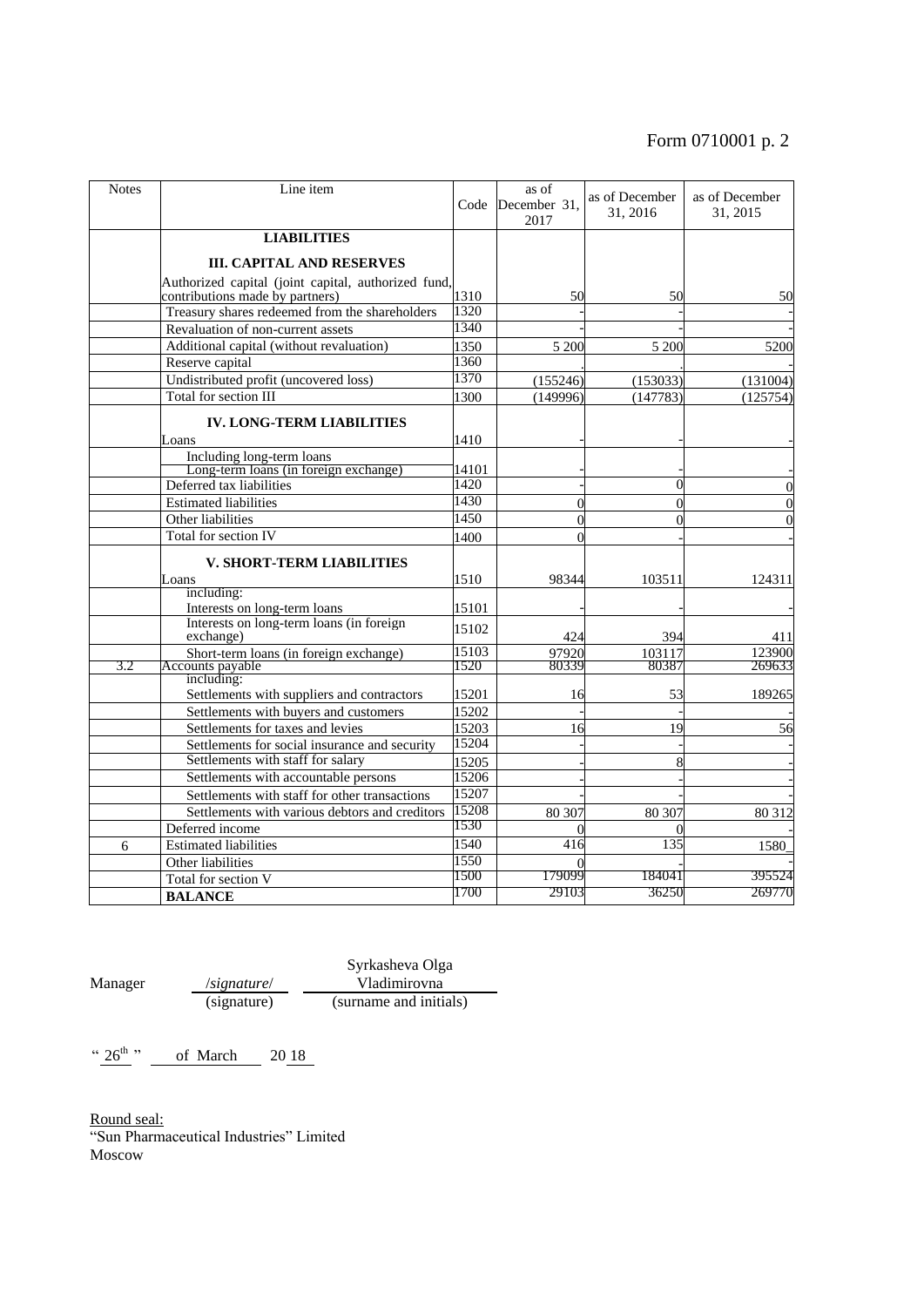## **Profit and Loss Statement for January-December 20 17** Codes

|                                                              | 0710002                                              |                         |    |         |      |
|--------------------------------------------------------------|------------------------------------------------------|-------------------------|----|---------|------|
|                                                              |                                                      | Date (day, month, year) | 31 | 12      | 2017 |
| Company                                                      | acc. to OKPO                                         | 83236036                |    |         |      |
| Taxpayer identification number                               | <b>INN</b>                                           | 7728638440              |    |         |      |
| Authorized business                                          | Wholesale trade in pharmaceuticals and medical goods | Acc. to<br><b>OKVED</b> |    | 46.46.1 |      |
| Incorporation form/ownership                                 |                                                      |                         |    |         |      |
| Limited Liability Company/Joint private and foreign property | acc. to OKOPF/OKFS                                   | 12300                   |    | 34      |      |
| Units of measurement: thousand rubles                        | 384<br>acc. to OKEI                                  |                         |    |         |      |

 $\overline{\phantom{a}}$ 

|              |                                                                                      |       | For              | For              |
|--------------|--------------------------------------------------------------------------------------|-------|------------------|------------------|
| <b>Notes</b> | Line item                                                                            | Code  | January-December | January-December |
|              |                                                                                      |       | 2017             | 2016             |
|              | Proceeds                                                                             | 2110  |                  | 123286           |
|              | Incuding:                                                                            |       |                  |                  |
|              | Sales of prescription drugs                                                          |       |                  | 123286           |
| 5            | Primary cost of sales                                                                | 2120  |                  | (118492)         |
|              | including:                                                                           |       |                  |                  |
|              | primary cost of prescription drugs                                                   |       |                  | (118492)         |
|              | Gross profit (loss)                                                                  | 2100  |                  | 4794             |
| 5            | Commercial costs                                                                     | 2210  |                  | (3667)           |
|              | Including: depreciation of fixed assets                                              | 2211  |                  | (74)             |
|              | Rent of office and warehouse premises                                                | 2212  |                  | (805)            |
|              | Mandatory audit                                                                      | 2213  |                  |                  |
|              | <b>Salaries</b>                                                                      | 2214  |                  | (1423)           |
|              | Insurance contributions                                                              | 2215  |                  | (410)            |
|              | Transportation and customs clearance of the goods                                    | 2216  |                  | (798)            |
|              | Services for registration and expert evaluation of the<br>drugs                      | 2217  |                  |                  |
|              | Other                                                                                | 2218  |                  | (157)            |
| 6            | Management costs                                                                     | 2220  | (5392)           | (11581)          |
|              | Including: depreciation of fixed assets                                              | 2221  | (201)            | (287)            |
|              | Rent of office and warehouse premises                                                | 2222  | (2570)           | (3272)           |
|              | Mandatory audit                                                                      | 2223  | (153)            | (249)            |
|              | <b>Salaries</b>                                                                      | 2224  | (1304)           | (5043)           |
|              | <b>Insurance contributions</b>                                                       | 2225  | (379)            | (1166)           |
|              | Transportation and customs clearance of the goods                                    | 2226  |                  | (1165)           |
|              | Other                                                                                | 2227  | (785)            | (399)            |
|              | Sales profit (loss)                                                                  | 2200  | (5392)           | (10454)          |
|              | Including:                                                                           |       |                  |                  |
|              | Sales of prescription drugs                                                          |       |                  | (10454)          |
|              | Profit of participation in other companies                                           | 2310  |                  |                  |
|              | Interest receivable                                                                  | 2320  |                  |                  |
|              | Interests payable                                                                    | 2330  | (50)             | (57)             |
|              | including:                                                                           |       |                  |                  |
|              | Interest accrued in compliance with Art 269 of Tax<br>Code of the Russian Federation | 23301 | (50)             | (57)             |
|              | Other income:                                                                        | 2340  | 15126            | 59878            |
|              | Including:<br>Profit connected with lease (sublease) of property                     | 23401 |                  | 12               |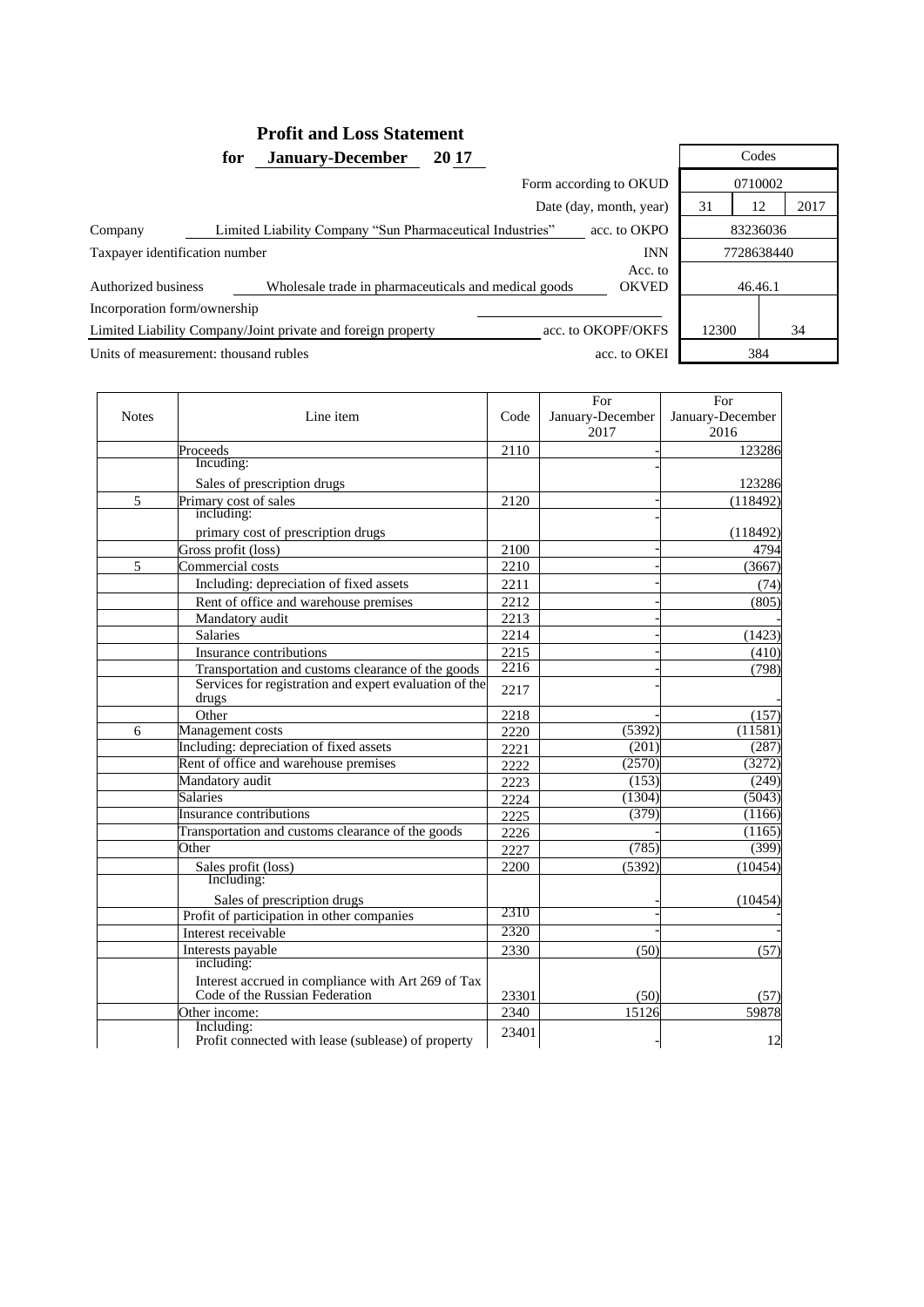| Profits connected with sale of fixed assets                | 23402 |         | 127     |
|------------------------------------------------------------|-------|---------|---------|
| Income in the form of restored valuation provisions        | 23403 | 2905    | 23468   |
| Reimbursement of loss receivable                           | 23404 |         | 86      |
| Exchange rate differences                                  | 23405 | 12204   | 35999   |
| Income in form of written-off accounts payable             | 23406 | 17      | 74      |
| Other income                                               | 23407 |         | 112     |
| Other expenses                                             | 2350  | (10865) | (67020) |
| Including:<br>Expenses connected with sale of fixed assets | 23501 |         | (94)    |
| Expenses in form of created valuation provisions           | 23502 | (3074)  | (14830) |
| Banks fee                                                  | 23503 | (72)    | (351)   |
| Fines, penalties and forfeitures payable                   | 23504 |         | (11565) |
| Exchange rate differences                                  | 23505 | (6988)  | (15149) |
| Taxes and levies                                           | 23506 | (7)     | (55)    |
| Expenses in form of written-off accounts receivable        | 23507 | (92)    | (3216)  |
| Other loss referred to the non-sale expenses               | 23508 | (632)   | (2659)  |
| Destruction of drugs                                       | 23510 |         | (18934) |
| Financial bonus according to the terms of agreement        | 23511 |         | (167)   |
| Profit (loss) before taxation                              | 2300  | (1181)  | (17653) |
| Current profit tax                                         | 2410  | (516)   |         |
| Including permanent tax liabilities (assets)               | 2421  | (1268)  | (7907)  |
| including:                                                 |       |         |         |
| permanent tax liabilities (assets)                         |       | (1268)  | (7907)  |
| Changes in deferred tax liabilities                        | 2430  |         |         |
| Change in deferred tax assets                              | 2450  | (516)   | (4376)  |
| including:                                                 |       |         |         |
| deferred tax assets                                        |       | (516)   | (4376)  |
| Other                                                      | 2460  |         |         |
| Net profit (loss)                                          | 2400  | (2213)  | (22029) |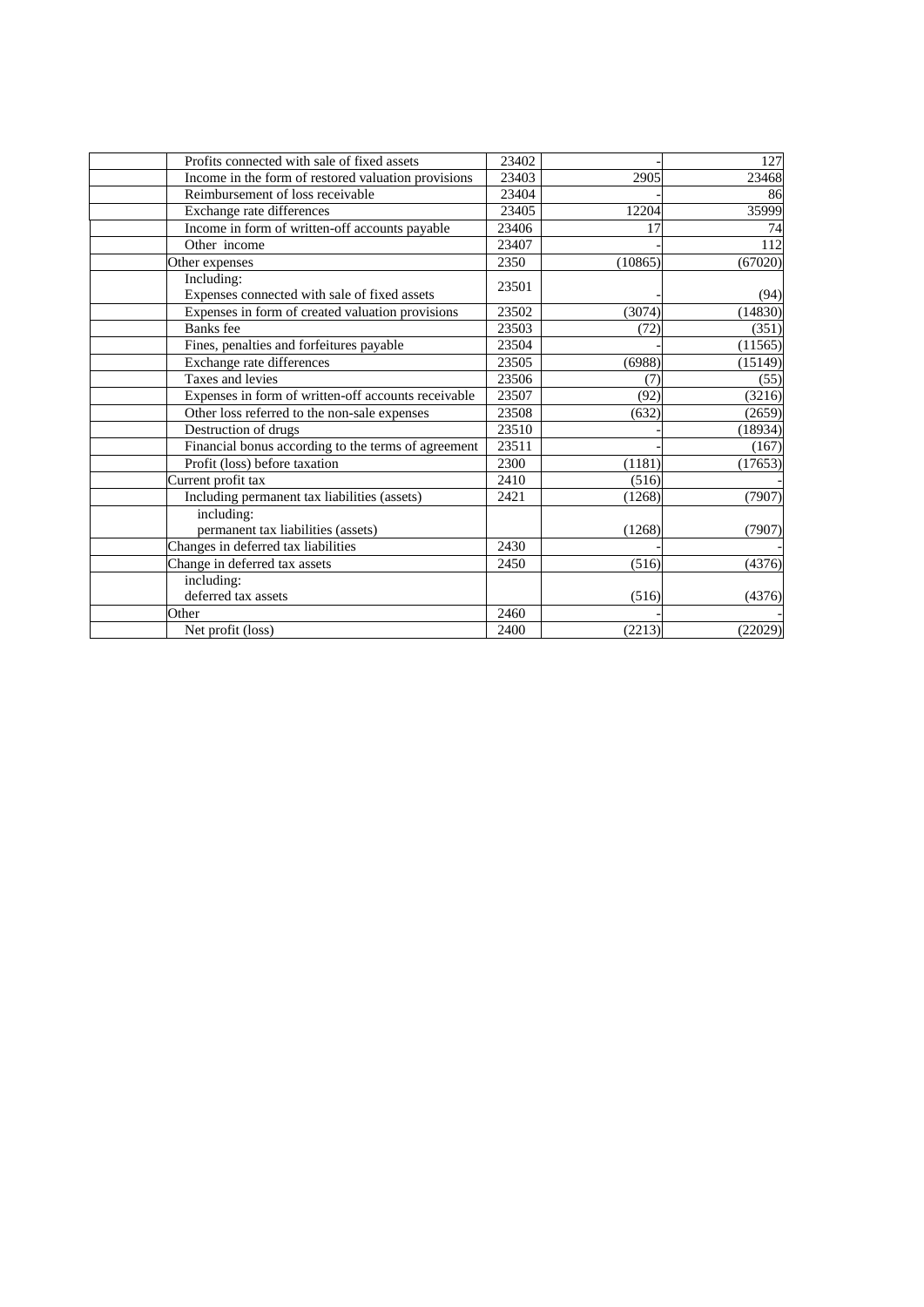# Form 0710002 p.2

| <b>Notes</b> | Line item                                                                                         | Code | For<br>January-December<br>2017 | For<br>January-December<br>2016 |
|--------------|---------------------------------------------------------------------------------------------------|------|---------------------------------|---------------------------------|
|              | <b>FOR REFERENCE ONLY</b>                                                                         |      |                                 |                                 |
|              | Result of revaluation of non-current assets, not<br>included into net profit (loss) of the period | 2510 |                                 |                                 |
|              | Result of other transactions, not included into net<br>profit (loss) of the period                | 2520 |                                 |                                 |
|              | Aggregate financial result of the period                                                          | 2500 | (2213)                          | (22029)                         |
|              | Basic profit (loss) per share                                                                     | 2900 |                                 |                                 |
|              | Diluted profit (loss) per share                                                                   | 2910 |                                 |                                 |

Manager /*signature*/ Syrkasheva Olga Vladimirovna (signature) (surname and initials)

"  $26^{th}$ " of March 20 18

Round seal: "Sun Pharmaceutical Industries" Limited Moscow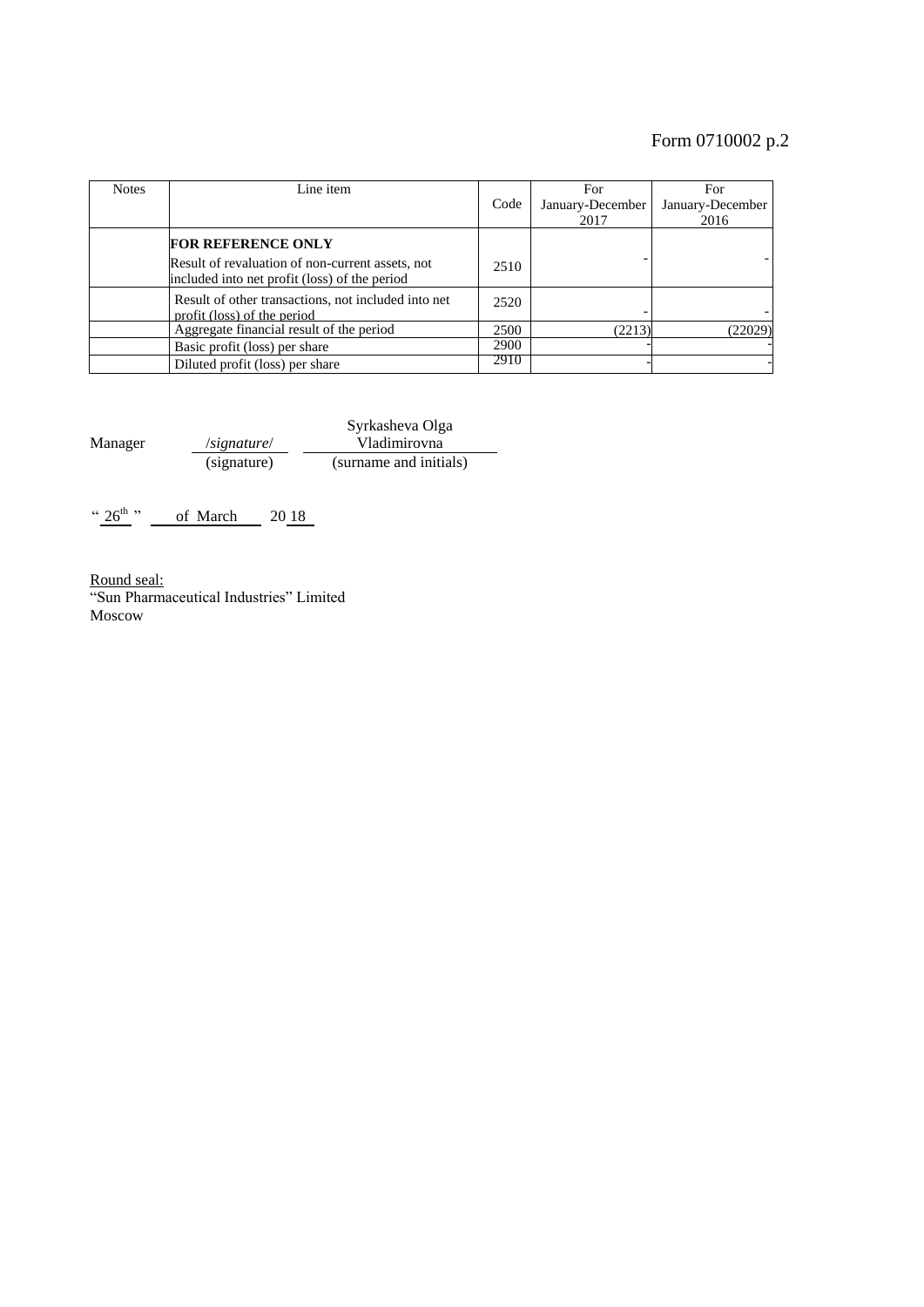|                                       | <b>Statement of changes in equity</b>                     |                         |       |            |
|---------------------------------------|-----------------------------------------------------------|-------------------------|-------|------------|
|                                       | for January-December 2017                                 |                         |       | Codes      |
|                                       |                                                           | Form according to OKUD  |       | 0710003    |
|                                       |                                                           | Date (day, month, year) | 31    | 2017<br>12 |
| Company                               | Limited Liability Company "Sun Pharmaceutical Industries" | acc. to OKPO            |       | 83236036   |
| Taxpayer identification number        |                                                           | <b>INN</b>              |       | 7728638440 |
| Authorized business                   | Wholesale trade in pharmaceuticals and medical goods      | Acc. to<br><b>OKVED</b> |       | 46.46.1    |
| Incorporation form/ownership          |                                                           |                         |       |            |
|                                       | Limited Liability Company/Joint private property          | acc. to OKOPF/OKFS      | 12300 | 34         |
| Units of measurement: thousand rubles | acc. to OKEI                                              |                         | 384   |            |

## **1. Capital flow**

| Line item                                        | Code | Authorized capital | Treasury shares<br>redeemed from the<br>shareholders | Additional capital | Reserve capital | Undistributed profit<br>(uncovered loss) | Total    |
|--------------------------------------------------|------|--------------------|------------------------------------------------------|--------------------|-----------------|------------------------------------------|----------|
| Capital amount as of December 31, 2015           | 3100 | 50                 |                                                      | 5200               |                 | (131004)                                 | (125754) |
| For 2016                                         |      |                    |                                                      |                    |                 |                                          |          |
| Capital increase - total:                        | 3210 |                    |                                                      |                    |                 |                                          |          |
|                                                  |      |                    |                                                      |                    |                 |                                          |          |
| including: net profit                            | 3211 | X                  | X                                                    | X                  | X               |                                          |          |
| property revaluation                             | 3212 | X                  | X                                                    |                    | X               |                                          |          |
| profit referred directly to the capital increase |      |                    |                                                      |                    |                 |                                          |          |
|                                                  | 3213 | X                  | X                                                    |                    | X               |                                          |          |
| additional share issue                           | 3214 |                    |                                                      |                    | X               | X                                        |          |
| increase in nominal value of shares              | 3215 |                    |                                                      |                    | X               |                                          | X        |
| corporate entity restructuring                   | 3216 |                    |                                                      |                    |                 |                                          |          |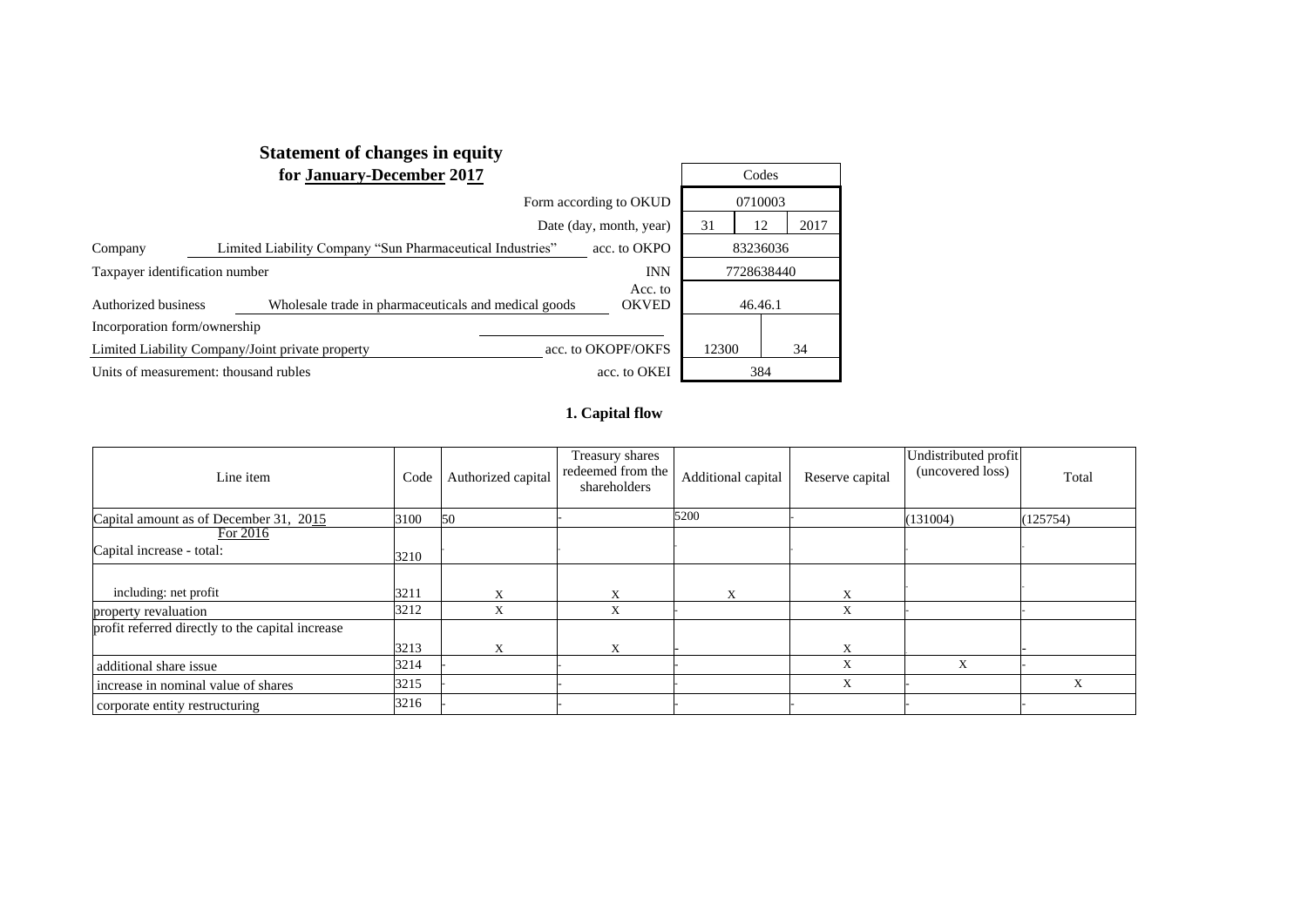#### Line item  $\csc \csc$  Code Authorized capital Treasury shares redeemed from the shareholders Additional Reserve capital Undistributed profit  $\frac{\text{(uncovered loss)}}{\text{(22029)}}$ Total Capital decrease - total: 3220 *-* - - - (22029) (22029) including: loss  $3221$  X X X X (22029) (22029) property revaluation 3222 X X - X X costs referred directly to the capital decrease 3223 X X - X - decrease of nominal values of shares  $\begin{array}{c|c}\n 3224 & - & - & - & \hline\n 3225 & - & - & - & - & \n\end{array}$ decrease in number of shares corporate entity restructuring 3226 dividends  $3227$  X  $X$   $X$   $X$   $X$   $X$   $Y$ Change of additional capital  $\begin{array}{|c|c|c|c|c|c|}\n\hline\n3230 & X & X & - & - & - & X \\
\hline\n\end{array}$  $Change of reserve capital$  3240 Capital amount as of December 31, 2016 3200 50  $\frac{1}{200}$  5200  $\frac{1}{200}$  5200  $\frac{1}{200}$  (153033) (147783) For 2017 Capital increase -  $\overline{\text{total}}$ :  $\overline{\text{3310}}$ including: net profit 3311 X X X X - property revaluation  $3312$  X  $\overline{X}$  X  $\overline{X}$  X profit referred directly to the capital increase 3313 X  $\vert$  X  $\vert$  X  $\vert$  X  $\vert$  X  $\vert$ additional share issue  $3314$  -  $\phantom{0}$ -<br>3314 -  $\phantom{0}$ -<br>1.  $\phantom{0}$ -<br>1.  $\phantom{0}$  X  $\phantom{0}$  X increase in nominal value of shares  $3315$  -  $\overline{\phantom{a}}$  -  $\overline{\phantom{a}}$  -  $\overline{\phantom{a}}$  -  $\overline{\phantom{a}}$   $\overline{\phantom{a}}$   $\overline{\phantom{a}}$   $\overline{\phantom{a}}$   $\overline{\phantom{a}}$   $\overline{\phantom{a}}$   $\overline{\phantom{a}}$   $\overline{\phantom{a}}$   $\overline{\phantom{a}}$   $\overline{\phantom{a}}$   $\overline{\phantom{a}}$   $\$ corporate entity restructuring 3316 Capital decrease - total: 3320 - - *-* - (2213) (2213) including: loss  $3321 \mid X \mid X \mid X \mid X \mid X \mid (2213)$  (2213) property revaluation 3322 X X - X X costs referred directly to the capital<br>lecrease decrease 2008 3323 X X + X + X + 2 decrease of nominal values of shares  $3324$  decrease in number of shares  $3325$  corporate entity restructuring 3326 dividends  $3327$  X  $X$  X  $X$  X  $+$ Change of additional capital 3330 X X - - - X Change of reserve capital 3340 X X X - - X Capital amount as of December 31, 2017 3300 50 - 5 200 - (155246) (149996)

#### Form 0710023 p. 2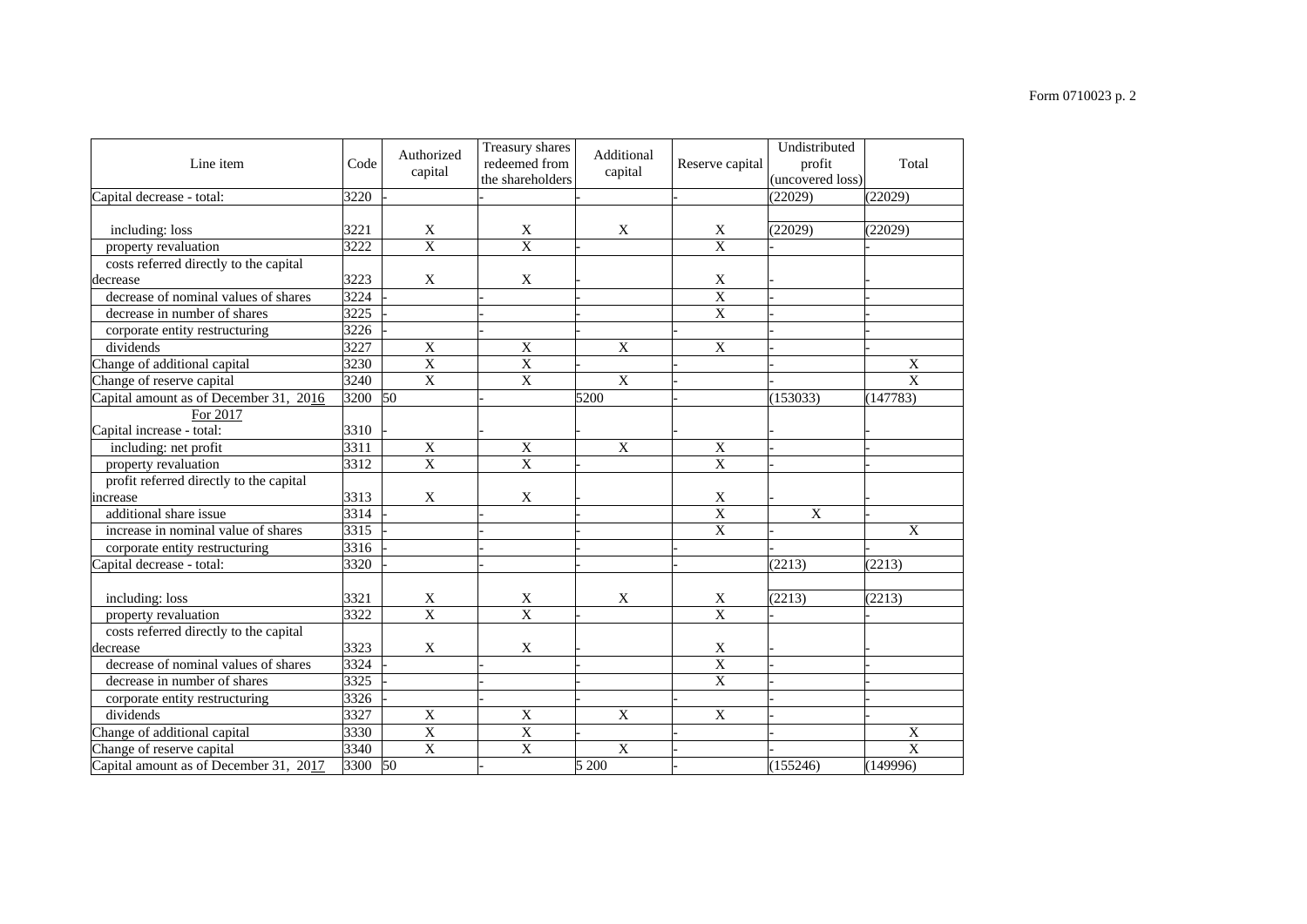|                                         |      |                            | 2. Corrections due to changes in accounting policy and correction of errors |                                                                                       |                            |
|-----------------------------------------|------|----------------------------|-----------------------------------------------------------------------------|---------------------------------------------------------------------------------------|----------------------------|
| Line item                               | Code | As of December<br>31, 2017 | net profit (loss)                                                           | Changes in capital for 2016<br>for the account of for the account of<br>other factors | As of December<br>31, 2015 |
| <b>Total capital</b>                    |      |                            |                                                                             |                                                                                       |                            |
| before corrections                      | 3400 |                            |                                                                             |                                                                                       |                            |
| correction due to:                      |      |                            |                                                                             |                                                                                       |                            |
| changes in accounting policy            | 3410 |                            |                                                                             |                                                                                       |                            |
| correction of errors                    | 3420 |                            |                                                                             |                                                                                       |                            |
| after corrections                       | 3500 |                            |                                                                             |                                                                                       |                            |
| including:                              |      |                            |                                                                             |                                                                                       |                            |
| Unbdistributed profit (uncovered loss): |      |                            |                                                                             |                                                                                       |                            |
| before corrections                      | 3401 |                            |                                                                             |                                                                                       |                            |
| correction due to:                      |      |                            |                                                                             |                                                                                       |                            |
| changes in accounting policy            | 3411 |                            |                                                                             |                                                                                       |                            |
| correction of errors                    | 3421 |                            |                                                                             |                                                                                       |                            |
| after corrections                       | 3501 |                            |                                                                             |                                                                                       |                            |
|                                         |      |                            |                                                                             |                                                                                       |                            |
| before corrections                      | 3402 |                            |                                                                             |                                                                                       |                            |
| correction due to:                      | 3412 |                            |                                                                             |                                                                                       |                            |
| changes in accounting policy            | 3422 |                            |                                                                             |                                                                                       |                            |
| correction of errors                    |      |                            |                                                                             |                                                                                       |                            |
| after corrections                       | 3502 |                            |                                                                             |                                                                                       |                            |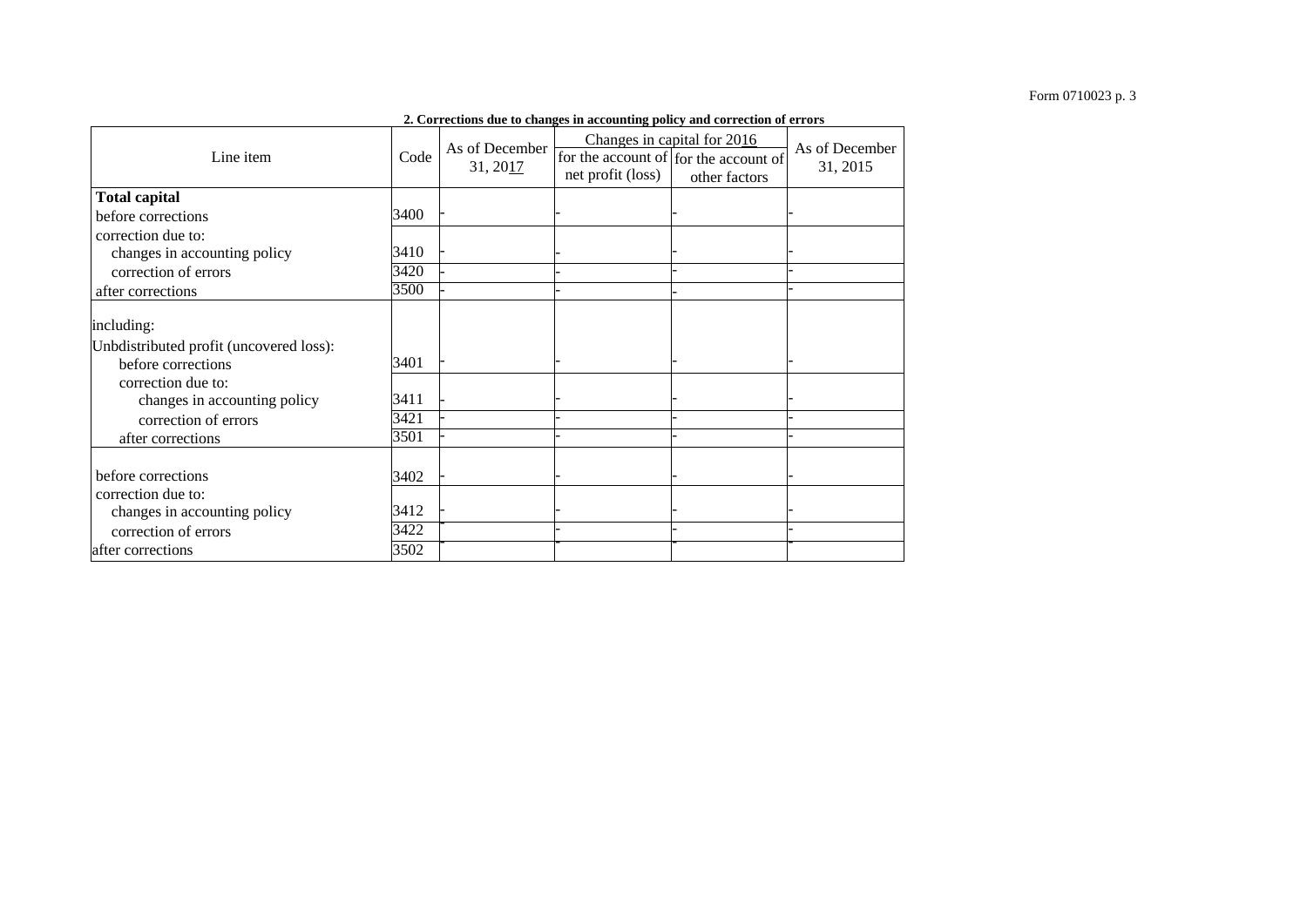| Line item         | Code | 2017     | 2016      | As of December 31   As of December 31   As of December 31  <br>2015 |
|-------------------|------|----------|-----------|---------------------------------------------------------------------|
| <b>Net Assets</b> | 3600 | (149996) | (147 783) | (125754)                                                            |

**3. Net assets**

|         |             | Syrkasheva Olga        |
|---------|-------------|------------------------|
| Manager | /signature/ | Vladimirovna           |
|         | (signature) | (surname and initials) |

" $26^{th}$ " of March 20 18

Round seal: Sun Pharmaceutical Industries Limited Moscow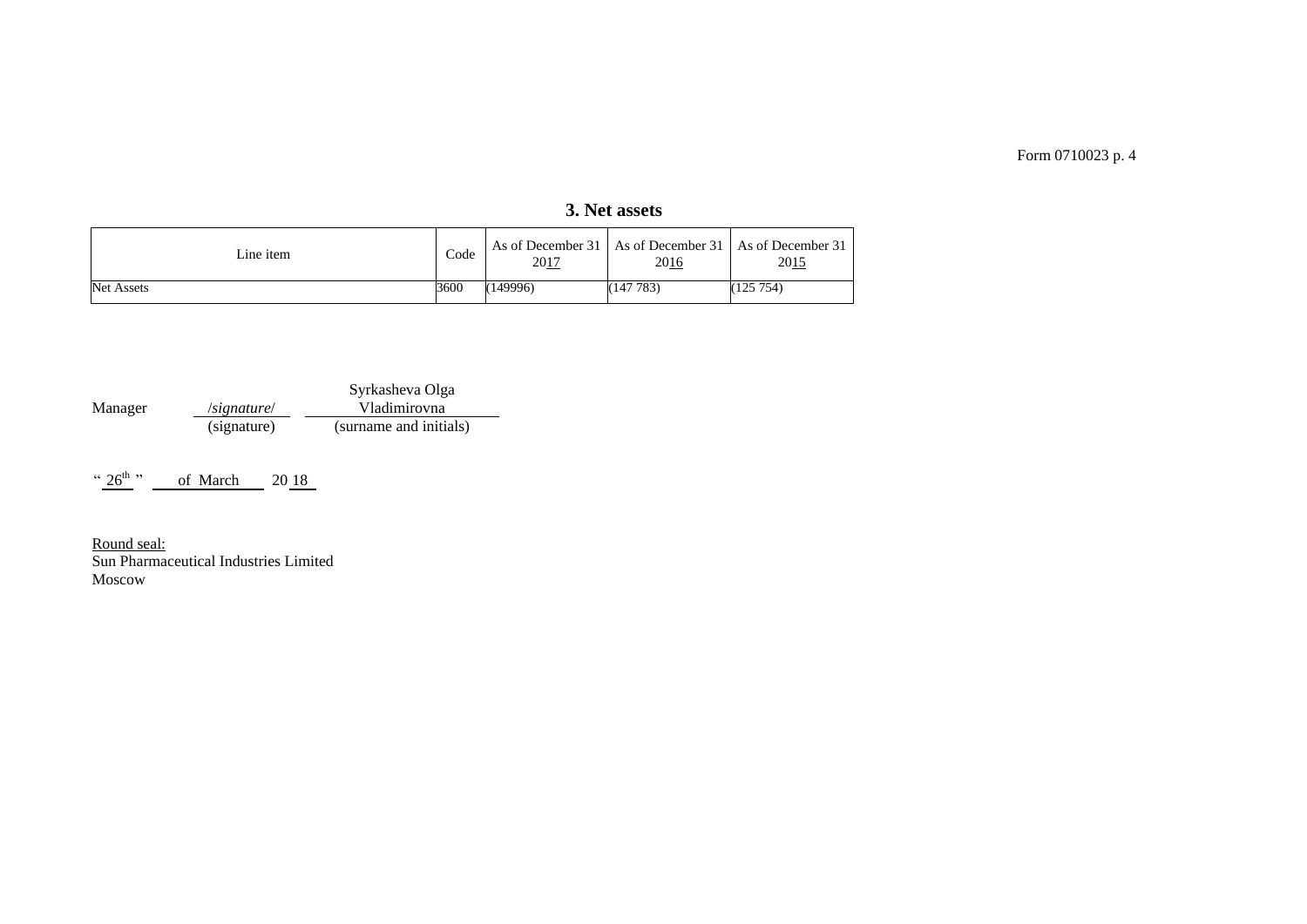## **Cash flow Statement as of January-December 20 17** Codes

|                                | Form according to OKUD                                                |                         |       |            |      |  |  |  |  |  |
|--------------------------------|-----------------------------------------------------------------------|-------------------------|-------|------------|------|--|--|--|--|--|
|                                |                                                                       | Date (day, month, year) | 31    | 12         | 2017 |  |  |  |  |  |
| Company                        | Limited Liability Company "Sun Pharmaceutical Industries"             | acc. to OKPO            |       | 83236036   |      |  |  |  |  |  |
| Taxpayer identification number |                                                                       | <b>INN</b>              |       | 7728638440 |      |  |  |  |  |  |
| Authorized business            | Wholesale trade in pharmaceuticals and medical goods                  | Acc. to<br><b>OKVED</b> |       | 46.46.1    |      |  |  |  |  |  |
| Incorporation form/ownership   |                                                                       |                         |       |            |      |  |  |  |  |  |
|                                | Limited Liability Company/Joint private property and foreign property | acc. to OKOPF/OKFS      | 12300 |            | 34   |  |  |  |  |  |
|                                | Units of measurement: thousand rubles                                 | acc. to OKEI            |       | 384        |      |  |  |  |  |  |

| Line item                                                                  | Code | 2017    | For January-December   For January-December<br>2016 |
|----------------------------------------------------------------------------|------|---------|-----------------------------------------------------|
| Proceeds from current transactions                                         |      |         |                                                     |
| Total proceeds                                                             | 4110 | 2 603   | 236 911                                             |
| including:                                                                 |      |         |                                                     |
| Sale of products, goods, works and services                                | 4111 |         | 234 903                                             |
| Rent payments, license payments, royalties, commission and                 |      |         |                                                     |
| other similar payments                                                     | 4112 |         | 15                                                  |
| Resale of financial investments                                            | 4113 |         |                                                     |
| Tax refund and others                                                      | 4114 | 2 603   | 1993                                                |
| Other proceeds                                                             | 4119 |         |                                                     |
| Total payments                                                             | 4120 | (6890)  | (321 452)                                           |
| including:                                                                 |      |         |                                                     |
| To suppliers (contractors) for raw stuff, materials, works,                |      |         |                                                     |
| services                                                                   | 4121 | (3 283) | (310717)                                            |
| To staff as remuneration                                                   | 4122 | (1673)  | (8127)                                              |
| Interest on loan                                                           | 4123 |         | 0                                                   |
| Corporate tax                                                              | 4124 | (1 208) | $\overline{0}$                                      |
|                                                                            | 4125 |         | $\Omega$                                            |
| Other payments                                                             | 4129 | (726)   | (2608)                                              |
| Balance of cash flow of current transactions                               | 4100 | (4287)  | (84541)                                             |
| <b>Cash flow of investment transactions</b>                                |      |         |                                                     |
| Total proceeds                                                             | 4210 |         | 127                                                 |
| including:                                                                 |      |         |                                                     |
| Sale of non-current assets (except for financial investments)              | 4211 |         | 127                                                 |
| Sale of shares (participatory interests) held in other companies           | 4212 |         |                                                     |
| Repayment of issued loans, sale of debt securities (rights on              |      |         |                                                     |
| claim of financial assets to the third parties)                            | 4213 |         |                                                     |
| Dividends, interest on loan financial investments and similar              |      |         |                                                     |
| proceeds of participation in other Companies                               | 4214 |         |                                                     |
|                                                                            | 4215 |         |                                                     |
| Other proceeds                                                             | 4219 |         |                                                     |
| Total payments                                                             | 4220 |         | (183)                                               |
| including:                                                                 |      |         |                                                     |
| acquisition, creation, upgrade, reconstruction and preparation             |      |         |                                                     |
| for use of non-current assets                                              | 4221 |         | (183)                                               |
| Acquisition of shares in other companies (participatory                    |      |         |                                                     |
| interests)                                                                 | 4222 |         |                                                     |
| Acquisition of debt securities (rights on claim of financial assets        |      |         |                                                     |
| to the third parties), issue of loans to other parties                     | 4223 |         |                                                     |
| Interest on loan liabilities, included into cost of investment assets 4224 |      |         |                                                     |
|                                                                            | 4225 |         |                                                     |
| Other payments                                                             | 4229 |         |                                                     |
| Balance of cash flow of investment transactions                            | 4200 |         | (56)                                                |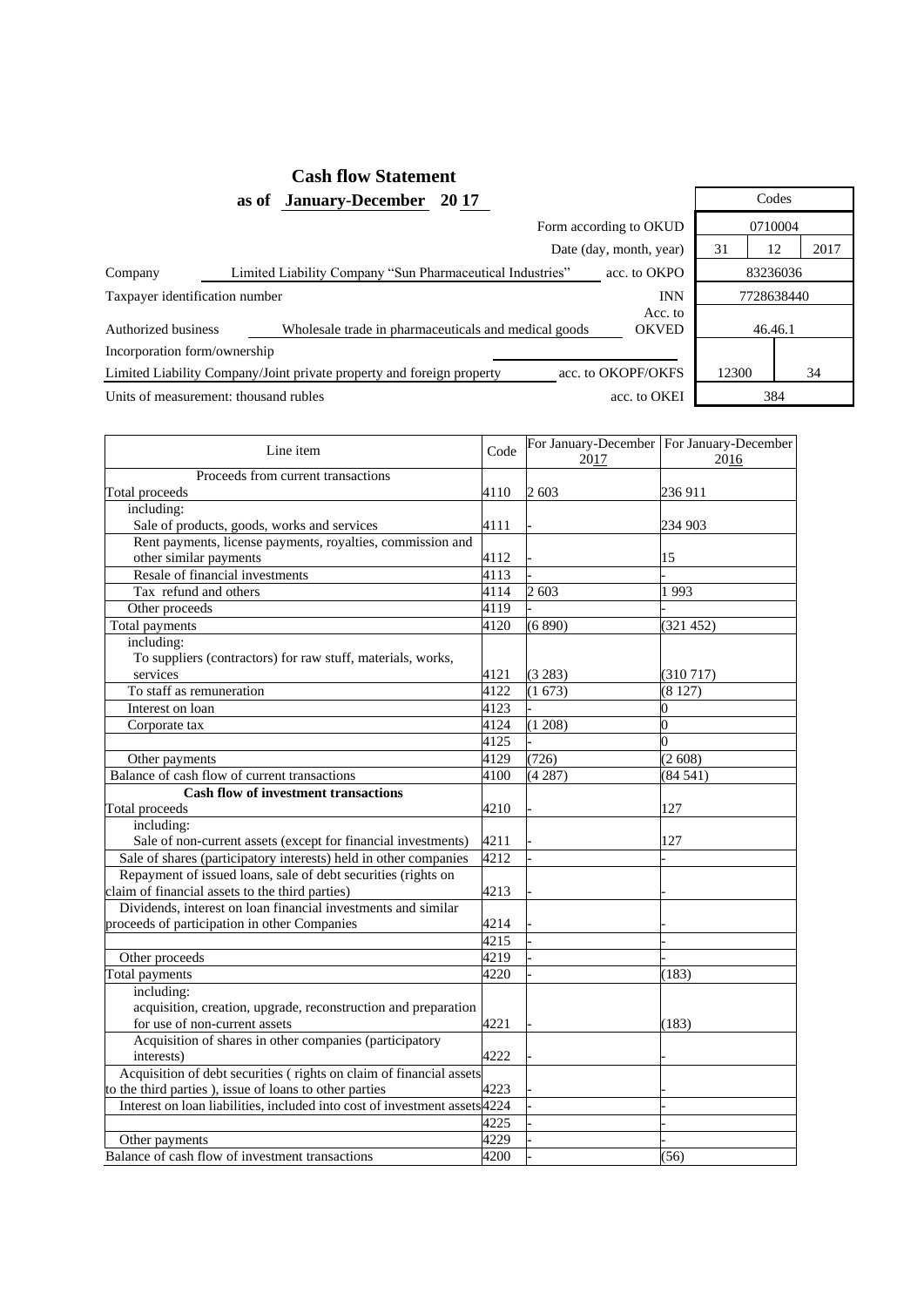# Form 0710004 p. 2

| Line item                                                        | Code | 2017   | For January-December   For January-December  <br>2016 |
|------------------------------------------------------------------|------|--------|-------------------------------------------------------|
| <b>Cash flow of financial transactions</b>                       |      |        |                                                       |
| Total proceeds                                                   | 4310 |        |                                                       |
| including:                                                       |      |        |                                                       |
| Getting loans and credits                                        | 4311 |        |                                                       |
| Monetary contributions of owners (members)                       | 4312 |        |                                                       |
| Issue of shares, increase of participatory interests             | 4313 |        |                                                       |
| Issue of debentures, bills of exchange and other debt securities |      |        |                                                       |
| etc.                                                             | 4314 |        |                                                       |
|                                                                  | 4315 |        |                                                       |
| Other proceeds                                                   | 4319 |        |                                                       |
| Total payments                                                   | 4320 |        |                                                       |
| including:                                                       |      |        |                                                       |
| To owners (members) due to redemption of their shares            |      |        |                                                       |
| (participatory interests)                                        | 4321 |        |                                                       |
| Payment of dividends and other distributions to owners           | 4322 |        |                                                       |
| repayment (redemption) of bill of exchange and other debt        |      |        |                                                       |
| securities                                                       | 4323 |        |                                                       |
|                                                                  | 4324 |        |                                                       |
| Other payments                                                   | 4329 |        |                                                       |
| <b>Balance of cash flow of financial transactions</b>            | 4300 |        |                                                       |
| Balance of cash flow for the reported period                     | 4400 | (4287) | (84597)                                               |
| Balance of cash and cash equivalents as of the beginning of the  |      |        |                                                       |
| reported period                                                  | 4450 | 21 216 | 105 819                                               |
| Balance of cash and cash equivalents as of the end of the        |      |        |                                                       |
| reported period                                                  | 4500 | 16928  | 21 216                                                |
| Effect of foreign exchange/Russian rate changes                  | 4490 | (1)    | (6)                                                   |

Manager /*signature*/ Syrkasheva Olga Vladimirovna (signature) (surname and initials)

"  $26^{th}$ " of March 20 18

Round seal: "Sun Pharmaceutical Industries" Limited Moscow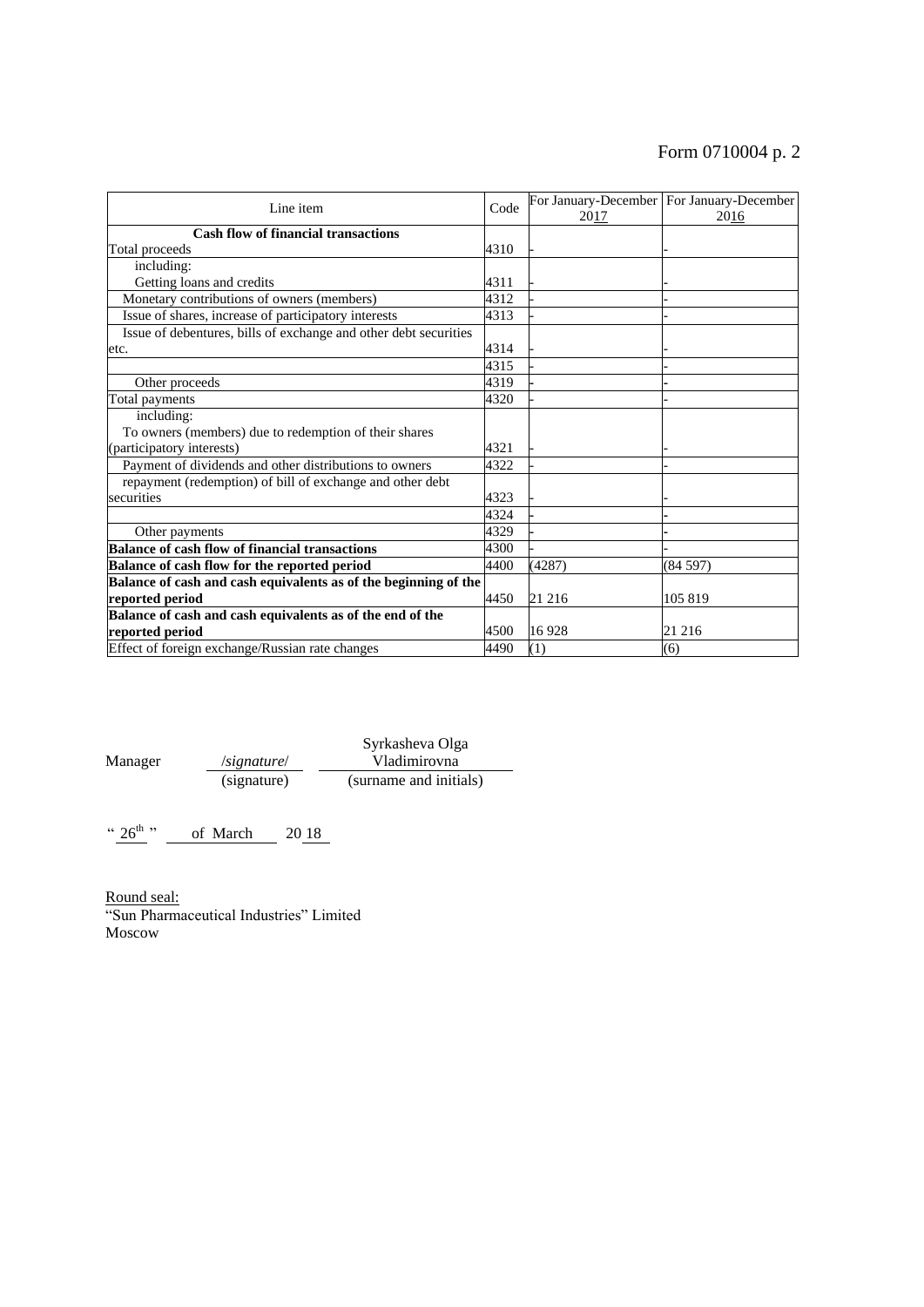## **SUN PHARMACEUTICAL INDUSTRIES**

Moscow, 129223, Prospekt Mira Str., 119, bldg. 537/6, suite 62 Telephone: (495) 234-56-11

## **NOTES to the Balance Sheet and Profit and Loss Statement of Sun Pharmaceutical Industries LLC for 2017**

## **1. General Provisions.**

Information on incorporation form, name and officers

Full name of the company: Limited Liability Company Sun Pharmaceutical Industries

Short name: Sun Pharmaceutical Industries LLC

Name in foreign language (English): Sun Pharmaceutical Industries Limited

INN 7728638440 KPP 771701001

Director: Kanniputur Kuppuswami Kamalakkannan, citizen of the Republic of India

Chief Accountant – Syrkasheva Olga Vladimirovna, was elected Director on 16.01.2018 in virtue of Resolution of the Founding Member No. 17 dated 16.01.2018.

Information on address (location)

Location of the Company: 129223, Moscow, prospekt Mira Str., 119, building 537/6

Address of permanent executive body:

129223, Moscow, prospekt Mira Str., 119, building 537/6, suite 62

Contact telephone/fax: (495) 234-56-11

Information on capital

Amount of the authorized capital – 50,000.00 rubles (paid by 100%).

Information on incorporation of the legal entity and registration authority

Date of registration - 12.11.2007

Main State Registration Number (OGRN) 1077762356770

Registration authority: Interdistrict Inspectorate of the Federal Tax Service of Russia No. 46 in the city of Moscow

Information on record with tax authority

Tax authority: Inspectorate of Federal tax Service No. 28 in the city of Moscow (code 7728) Date of registration: 12.11.2007

Certificate of registration: series 77 No. 008605715 valid till 28.07.2015,

Tax authority: Inspectorate of Federal tax Service No. 17 in the city of Moscow (code 7717)

Date of registration: 29.07.2015

Certificate of registration: series 77 No. 017228646 since 29.07.2015,

Information on founding members Number of founding members  $-1$ .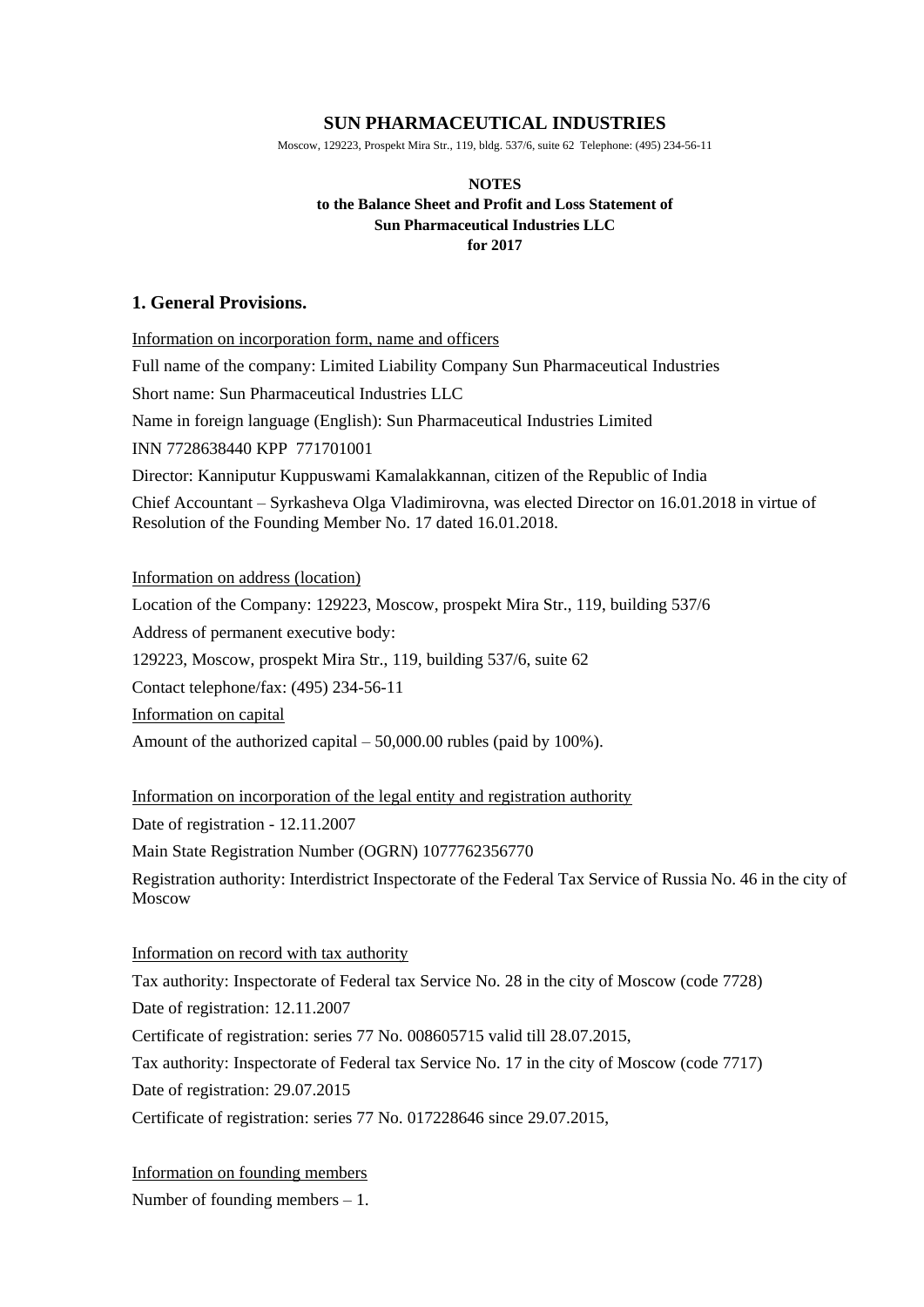Founding member – foreign legal entity: Sun Pharmaceutical Industries Limited, manufacturer of pharmaceuticals

Country of incorporation: Republic of India

Address: SPARK, Tandalia, Baroda-390 020, Gujarat, INDIA

Date of registration: 01.03.1993

Registration number: 04-19050

Registration authority: Department of Registration of Business Companies of Gujarat

Amount of contribution to the authorized capital by the founding member: 50 000 rubles.

Information on businesses and licenses

Main business – wholesale trade in pharmaceuticals and medical goods (OKVED code - 46.46.1)

License for pharmaceutical business No. FS-99-02-005430 dated 15.06.2016, issued by Federal Service for supervision in the field of healthcare, without limitation in time, to exercise at the address: 129223, Moscow, Prospekt Mira Str., 119, bldg. 537/6 and at the address: 143581, Moscow region, Istrinsky district, village Leshkovo, 248, bldg. 4.

Number of employees as at the reported date - 2 persons

### Information on detached divisions

The detached division – warehouse of pharmaceuticals is located at the address: 143581, Moscow region, Istrinsky district, village Leshkovo, bldg.248, 2-4. (КПП 501745001)

The detached division does not have a status of a legal entity, it does not own detached property, separate balance, and current accounts opened in the banks.

## **2. Information on business**

The company does not refer to a small business entity, it applies a standard taxation scheme and practices PBU 18/02 "Profit tax accounting". In compliance with the Articles of Association of the Company, its main business is a wholesale trade in pharmaceuticals and medical goods. The Company did not trade during 2017.

The Company did not carried out investment business during the reported year.

## **3. Main elements of accounting policy of the Company.**

Accounting statements for 2017 were prepared in compliance with the requirements of Russian laws with respect to preparation and presentation of the accounting statements, and Accounting policy of the Company, approved by Order dated 30.12.2016 No. 18, which is prepared according to requirements of Federal Law dated 06.12.2011 No. 402-FZ "On accounting", Accounting regulation "Accounting Policy of Companies" PBU 1/2008, approved by the Order of the Ministry of Finance of the Russian Federation dated 06.10.2008 No. 106n, Accounting regulation "Accounting records of companies" PBU 4/99, approved by the Order of the Ministry of Finance of the Russian Federation dated 06.07.1999 No. 43n, Order of the Ministry of Finance of the Russian Federation dated 02.07.2010 No. 66n "On forms of accounting", and in compliance with PBU 8/2010 "Estimated liabilities, contingent liabilities and contingent assets", approved by the Order of the Ministry of Finance of the Russian Federation dated 13.12.2010 No. 167n and any other regulations and accounting methodological documents.

Organizational and technical aspects of accounting policy

- Accounting and tax accounting are carried out by accounting department under the management of Chief Accountant;

The accounting is carried out with the help of special accounting software 1C: Enterprise UPP 8.2.

As working chart of accounts, the Company uses the chart of accounts from 1C software, which is created on the basis of model Chart of accounts approved by the Order of the Ministry of Finance of the Russian Federation dated 31.10.2000 No. 94n

- The Company uses the ledgers for accounts and tax records generated by 1C software.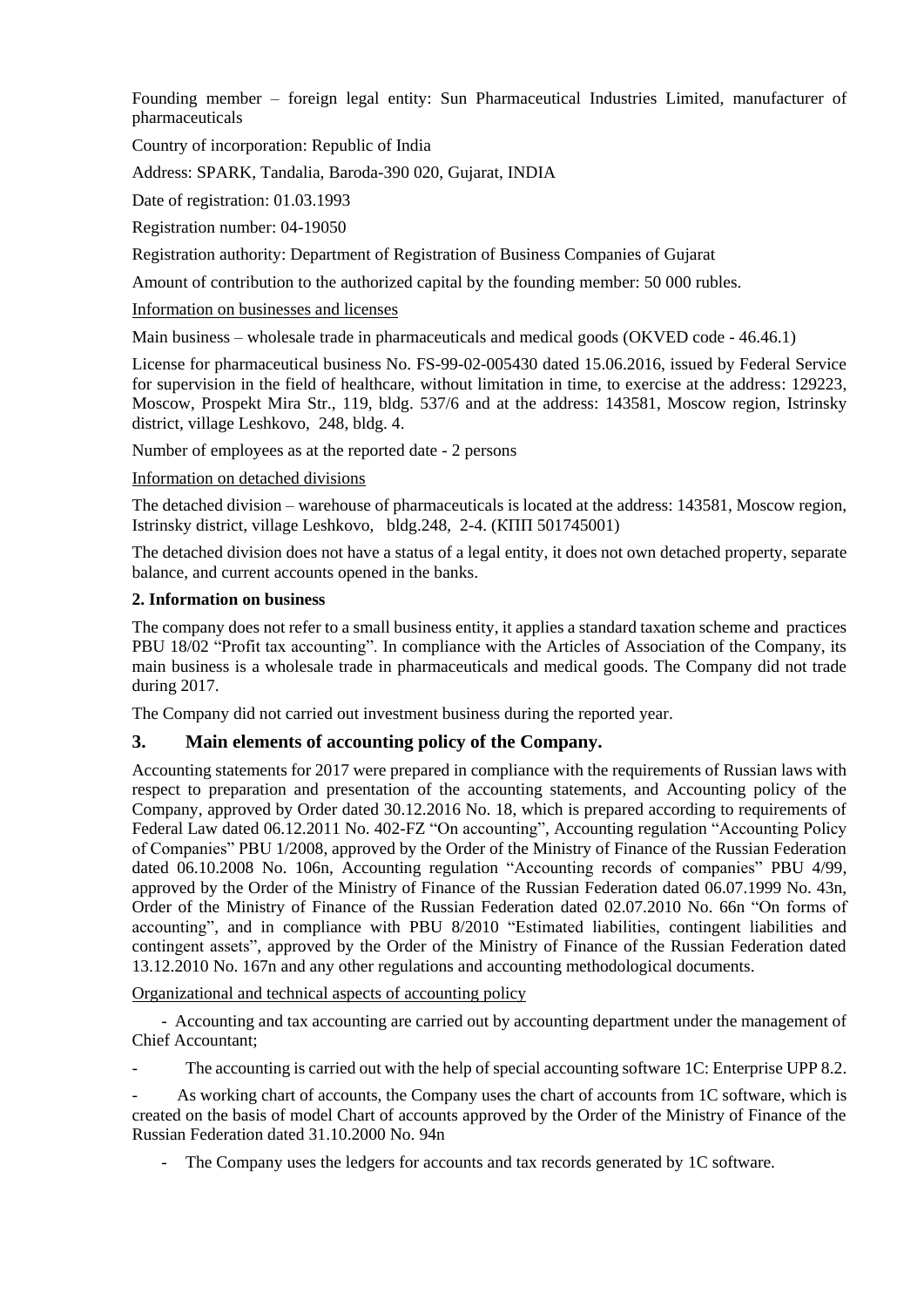## **Main elements of accounting policy for the purposes of accounting:**

- Accounting of property, liabilities and business transactions is carried out in Russian rubles and kopecks;

- The figure of 10 per cent is a materiality guideline;

The unified forms approved by the State Statistics Committee of Russia are used as the forms of primary accounting documents. In addition, the Company uses the forms generated by 1C software;

The forms indicated in appendix to the Order of the Ministry of Finance of Russia dated 02.07.2010 No. 66n are used as accounting records forms;

Document flow Schedule is subject to approval by a separate order of Director;

- Inventory taking of assets and liabilities is carried out in compliance with the procedure approved by the Order of the Ministry of Finance of Russia dated 13.06.95 No. 49. The terms of inventory taking for the selected types of assets and liabilities are subject to separate orders of Director;

Limit cost of assets recognized within the fixed assets is 100 000 rubles;

- A single method of depreciation accrual, i.e. linear method, is used for all fixed assets;

Useful life of fixed assets is determined proceeding from the Classification of fixed assets, included into depreciation groups, approved by the Order of the Government of the Russian Federation dated 01.01.02 No. 1;

Provision for repair of fixed assets is not formed;

Expenses for the repair are recorded in the accounts of the reported period, during which such repairs were done;

- A single method of depreciation accrual, i.e. linear method, is used for all intangible assets;

Stock number is a unit of account of materials;

The materials are recognized by actual prices;

For a;; materials valuation, when they are transferred for sale or other purposes, the Company uses a single method, i.e. average primary cost method;

- Transport and procurement expenses during the purchase of goods are included into the primary cost of the purchased goods;

The primary cost of the purchased goods is formed in account 15 "Procurement and purchase of tangible assets" without using account 16 "Deviation in cost of tangible assets";

In order to evaluate all goods, when they are transferred to sale or other purposes, the Company uses a single method – cost of goods is transferred to expenses at their average primary value;

Special tooling and overalls are recognized in manner prescribed for the accounting of materials and supplies inventories;

Expenses for obtaining of loans are recognized for a total amount in the same reported period, when such expenses were incurred;

The Company creates the Provisions for doubtful debts, for decrease in value of inventories, incurred costs without documentary support, bonuses for customers;

Permanent and temporary differences are recorded in the accounts on the basis of primary accounting documents and affect tax accounts immediately, which names and intended purposes are similar;

The amounts of deferred tax asset and deferred tax liability are recorded separately in accounts.

## **Main principles of accounting policy for the purposes of taxation:**

Accounting policy with respect to profit tax

The facilities complying with the requirements of Articles 256 and 257 of Tax Code of the Russian Federation, which useful life is more than 12 months and primary cost is more than 100 thousand rubles, are recognized within the depreciated assets;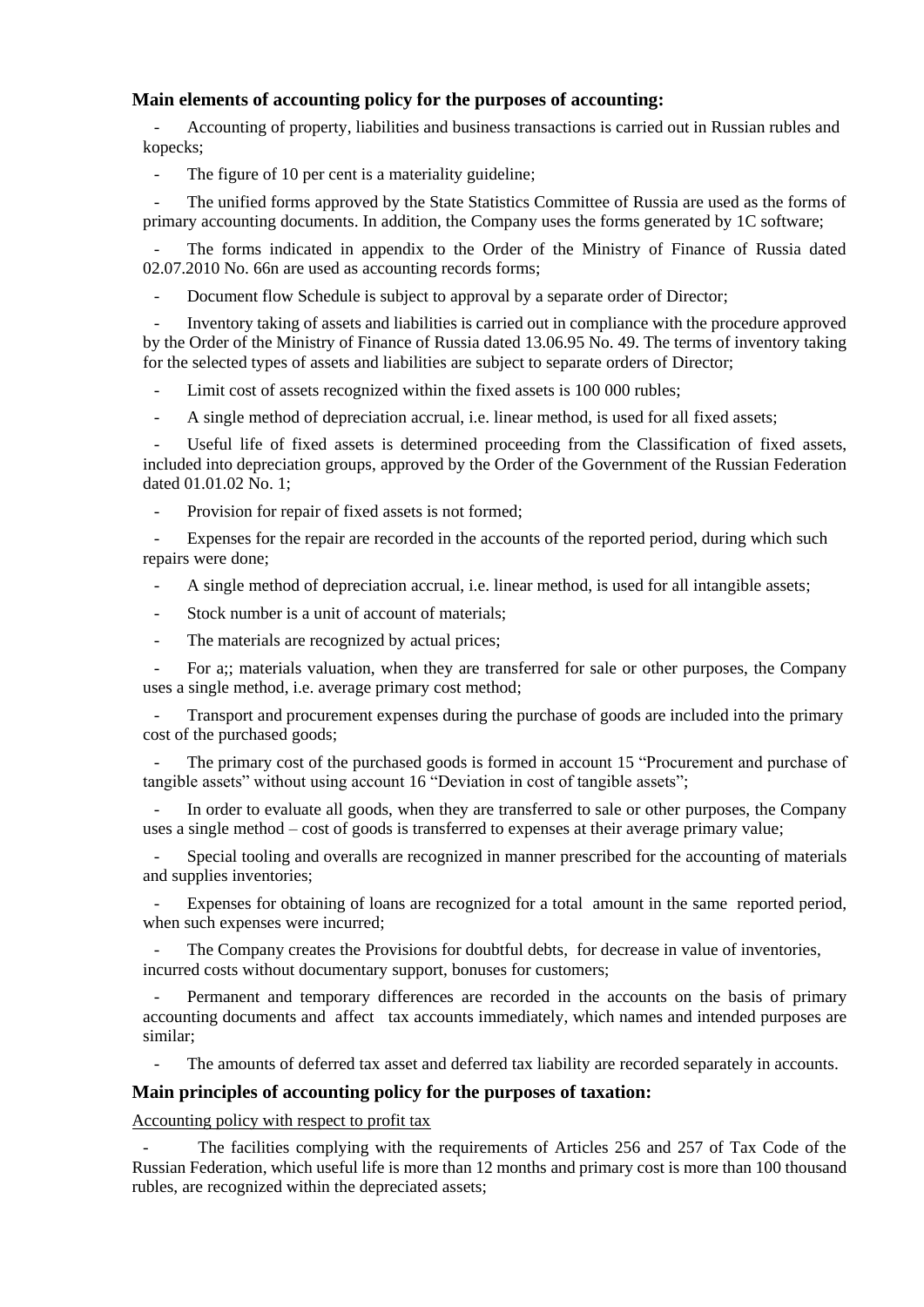- Increasing and decreasing factors of depreciation value are not used;
- When selling the bought-in goods, their acquisition cost is determined according to average cost;

- Provisions (for repairs of fixed assets, for doubtful debts, for warranty repairs and maintenance) are not formed;

Three, six and nine months of the calendar year are regarded as reported periods for the purposes of profit tax;

Settlements for profit tax are made by payment of monthly advance payments;

Profit and loss are recognized by accrual method;

The acquisition cost of goods for sale comprises the purchase price of the goods, customs fees and levies, costs for delivery of the goods to the company's warehouse, other costs related to acquisition of the goods;

The cost of the acquired goods is recorded with account 15 and without using account 16;

- The taxes accrued to the detached division are paid by the head company at place of its location;

Taxable profit falling to the detached division located in other place than the head company, is determined pro rata to the average number of staff;

### Accounting policy for value added tax

The transactions imposed at the rates of 10 and 18 per cent, and exempt transaction are recorded separately in accounting and tax accounting ledgers;

- For goods (works, services, proprietary interests), used both in transactions subject to VAT and exempt transactions, the deduction amount is determined pro rata to the value of goods (works, services, proprietary interests), shipped during the reported quarter and subject to VAT, within the total value of goods (works, services, proprietary interests), shipped during the reported quarter;

- The detached divisions do not issue pro forma invoices and do not keep purchase ledgers and sales ledgers;

Tax accounting data are collected in tax accounting ledgers on the basis of the primary documents, including the accounting notes.

## **4. Main exponents of Company's business and information on financial standing.**

The Company didn't carry out business of wholesale trade in drugs in 2017.

The Company incurred costs associated with management expenses amounted to 5 392 thousand rubles, which was classified as operational costs.

In 2017 the other accounting income amounted to 15 126 thousand rubles, other expenses amounted to 10 865 thousand rubles. The income of non-sale transactions amounted to 4 261 thousand rubles.

Within other revenues and expenses, the main part falls to exchange rate differences and income of exchange rate differences amounted to 12 204 thousand rubles, loss of exchange rate differences amounted to 6 988 thousand rubles;

Profit of the exchange rate differences amounted to 5 216 thousand rubles.

Upon the results of the reported year, the loss before taxation for accounting amounted to 1 181 thousand rubles.

The profit in tax accounting amounted to 5 160 thousand rubles due to non - recognition of management costs, which 50% reduced the balance of the loss not carried forward by the end of the year. The current income tax in the amount of 516 thousand rubles was imposed on the rest of amount of 2 580 thousand rubles.

Clearing off of deferred tax assets – 516 thousand rubles. Provisional profit tax loss - 236 thousand rubles Permanent tax asset – 581 thousand rubles. Permanent tax liability -1 849 thousand rubles. Change in deferred tax liabilities  $-1268$  thousand rubles.

Net loss in accounting amounted to 2 213 thousand rubles.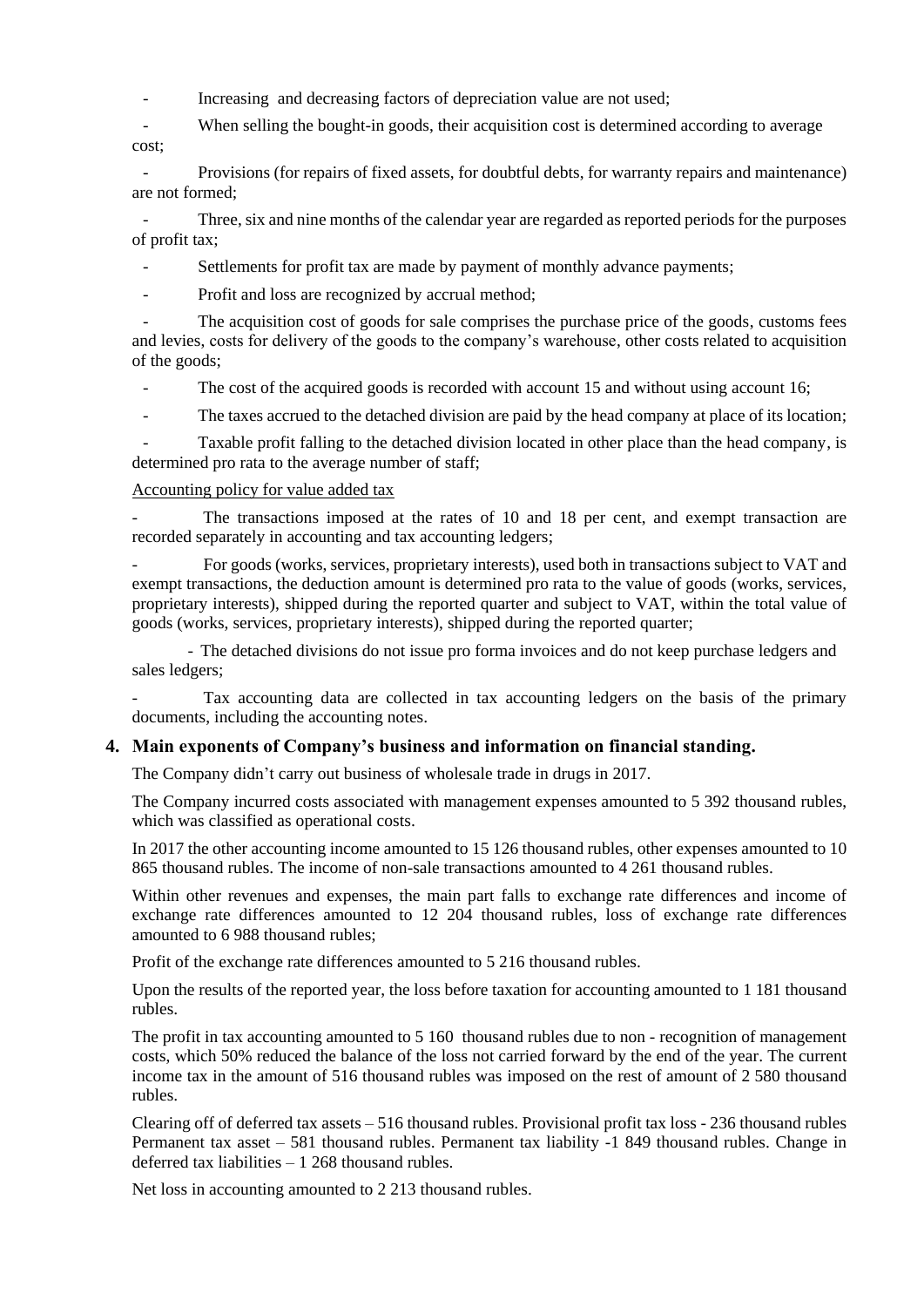The proceeds and payments are recorded in section "Cash flow of current transactions" of Cash Flow Statement with consideration of the comparability for 2016 and 2017, net of VAT.

VAT amount is indicated in a compressed form in line 4129 "Other revenue":

for  $2016 - 2335$  thousand rubles

VAT amount is indicated in a compressed form in line 4129 "Other payments":

for  $2017 - 590$  thousand rubles.

Comparison of main balance sheet ratios of the Company with the same period of the last year:

In 2016 the Company received sales proceeds amounted to 123 286 thousand rubles, primary cost of sales was 118 492 thousand rubles, total amount of loss incurred of the main business was 3 667 thousand rubles, management expenses were 11 581 thousand rubles. The loss of sales was 10 454 thousand rubles. The sales proceeds by 100% occurred in the reported period.

In 2016 other income in accounting amounted to 59 878 thousand rubles, other expenses were - 67 020 thousand rubles. Loss of non-sale transactions amounted to 7 142 thousand rubles. The loss decreased by 100% as compared with the previous year.

According to results of 2016 results, the Company incurred a loss in accounts in the amount of 17 653 thousand rubles and decrease of loss before taxation by 93,31% in the reported year.

In 2016 the Company encountered the profit of 21 844 thousand rubles recorded in tax accounting? Which reduced the balance of previous years' loss not carried forward by the end of the year. The decrease of net loss amounted to 89,95% in the reported year.

### Information on transactions in foreign exchange

In 2017 the Company carried out transactions in foreign exchange (USD): accrual of interest on loan, revaluation of assets and liabilities in foreign exchange as at the transaction date and accounts preparation date.

The exchange rate differences in 2017 were caused by revaluation of assets and liabilities in foreign exchange (loan liabilities, cash on currency accounts). The profit of 5 216 thousand rubles was incurred due to exchange rate differences upon the results of 2017.

Exchange rate of the Central Bank of the Russian Federation applied as at the reported date of accounting statements (as at 31.12.2017):

### $1$  USD = 57,6002 rubles

Settlements for profit tax (application of rules of PBU 18/02).

The substantial discrepancies between the accounting and tax records are caused by the fact that the following expenses were not accepted for the purposes of taxation in the reported year (permanent differences occurred):

- amounts of management expenses – 5 392 thousand rubles

amounts of written-off VAT (amounts of VAT not accepted for refund from the budget) -581 thousand rubles

- amounts of provision for inventory depreciation (this provision is not created within tax accounting) - 170 thousand rubles

## Provisions and estimated liabilities

In 2017, the previous provision for doubtful debts was cleared in accounting in the amount of 4 375 thousand rubles (the buyers repaid the doubtful debt for supplied goods). As at 31.12.2017, the provision for doubtful debts was created in the amount of 288 thousand rubles, provision for vacations – 139 thousand rubles, provision for annual bonus – 79 thousand rubles, provision for current expenses - 198 thousand rubles were formed.

No provisions were created within the tax accounting.

Loan liabilities and maturity periods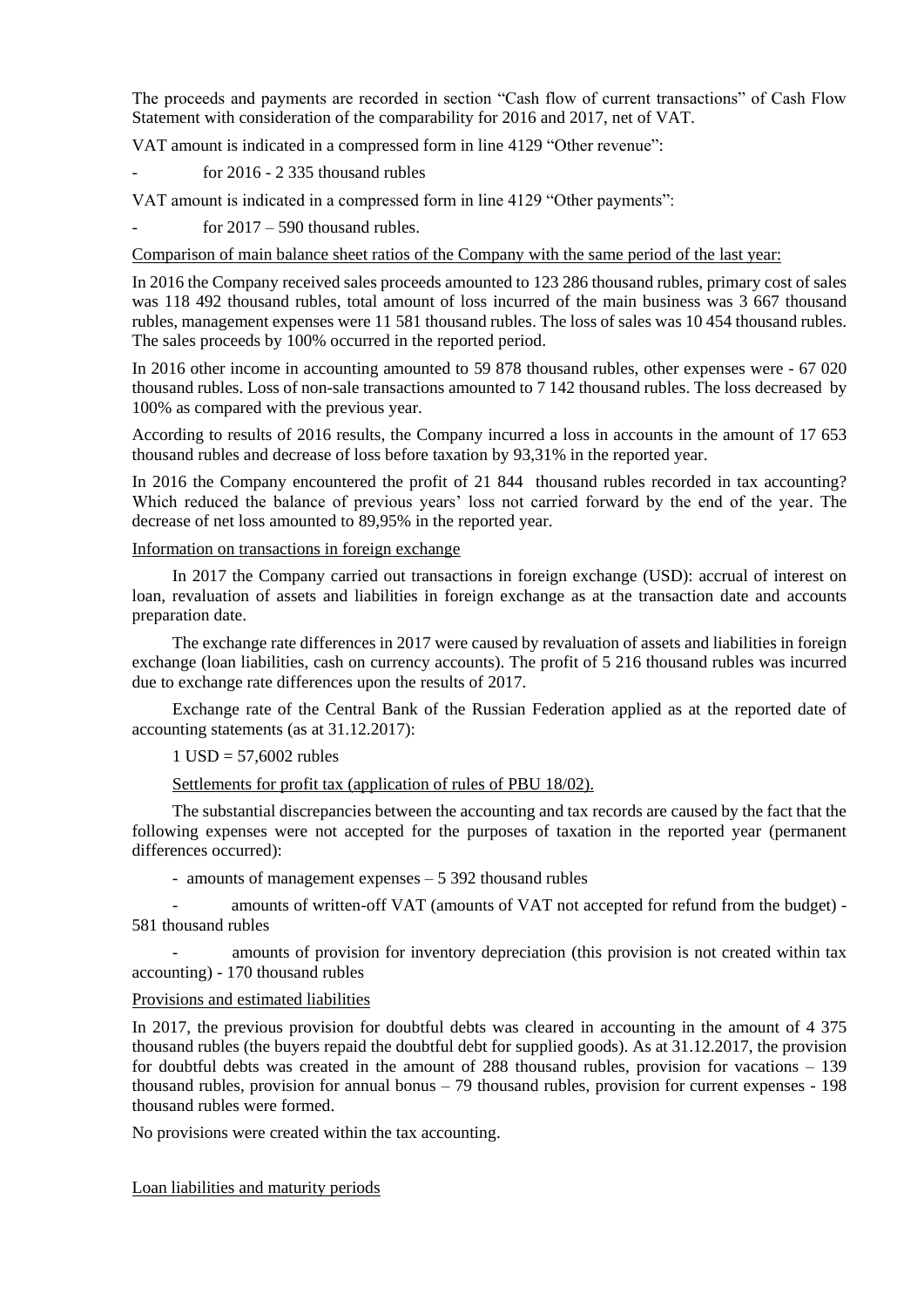The line 15103 of the Balance Sheet records the loan liabilities in rubles – 97 920 thousand rubles (in foreign exchange in the amount of USD 1 700 000). Maturity of loans falls to April 2018.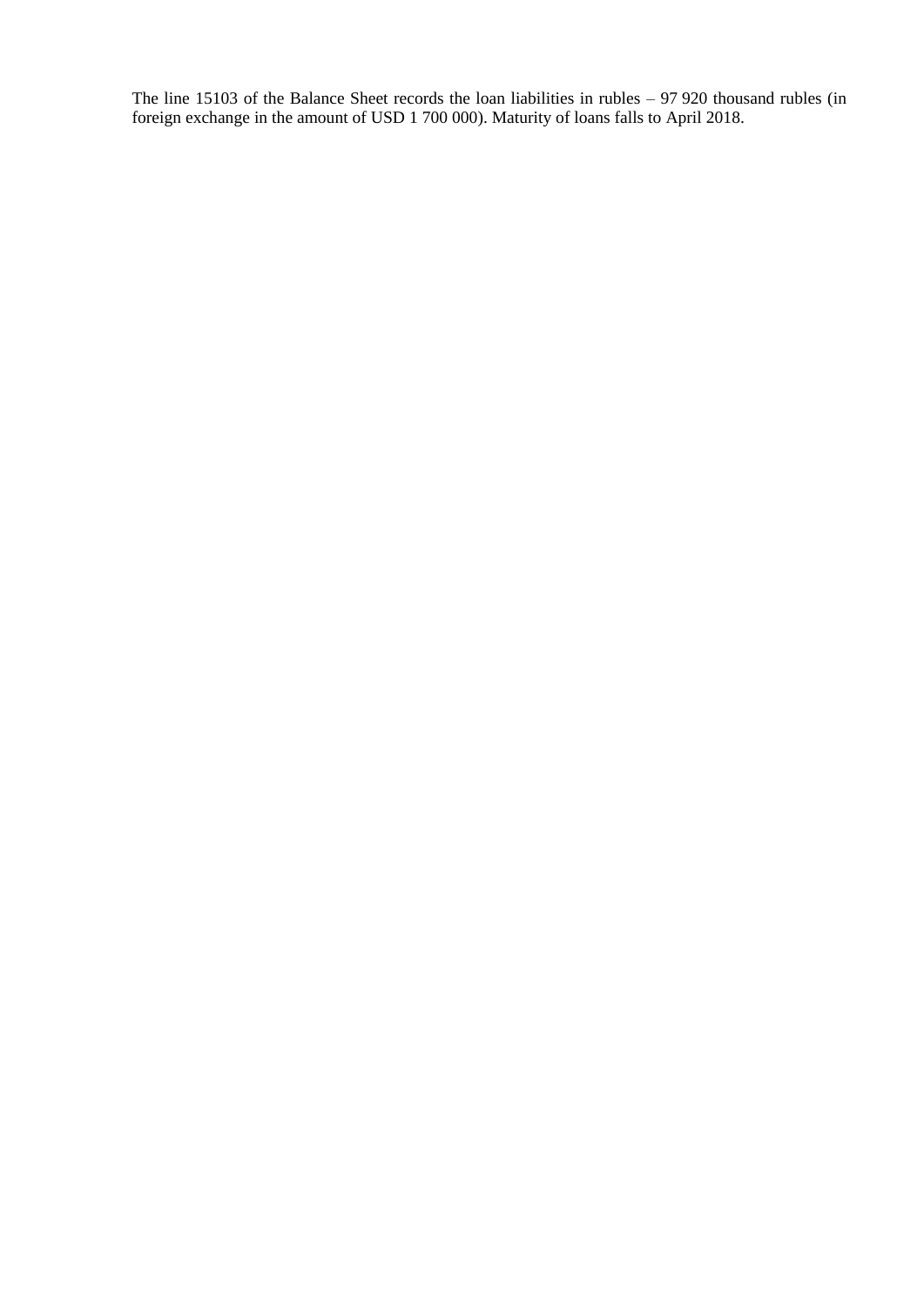## **5. Explanation of information set out in the accounting statements.**

|                                    |      |          |      | As of beg. of year                               |     |        |                         | As of the end of year   |  |                                                       |      |              |
|------------------------------------|------|----------|------|--------------------------------------------------|-----|--------|-------------------------|-------------------------|--|-------------------------------------------------------|------|--------------|
|                                    |      |          |      |                                                  |     |        | Retired items           |                         |  | Revaluation                                           |      |              |
| Line item                          | Code | Period   |      | Primary cost Accumulated<br>depreciation Receipt |     |        | Primary cost Accumulate |                         |  | Primary cost Accumulated Primary cost<br>depreciation |      | Accumulate   |
|                                    |      |          |      |                                                  |     |        | depreciation            | Accrued<br>depreciation |  |                                                       |      | depreciation |
| Total Fixed assets (without        | 5200 | for 2017 | 1155 | (904)                                            |     | (426)  | 426                     | (201)                   |  |                                                       | 729  | (679)        |
| consideration of income-bearing    |      |          |      |                                                  |     |        |                         |                         |  |                                                       |      |              |
| investments into tangible assets)  |      |          |      |                                                  |     |        |                         |                         |  |                                                       |      |              |
|                                    | 5210 | for 2016 | 2152 | (1662)                                           | 216 | (1213) | 1118                    | (360)                   |  |                                                       | 1155 | (904)        |
| <b>Including: Vehicles</b>         |      |          |      |                                                  |     |        |                         |                         |  |                                                       |      |              |
|                                    | 5201 | for 2017 |      |                                                  |     |        |                         |                         |  |                                                       |      |              |
|                                    | 5211 | for 2016 | 1213 | (977)                                            |     | (1213) | 1118                    | (141)                   |  |                                                       |      |              |
| Machines and equipment (except     | 5202 | for 2017 | 1098 | (847)                                            |     | (369)  | 369                     | (201)                   |  |                                                       |      |              |
| for office machines and equipment) | 5212 | for 2016 | 882  | (628)                                            | 216 |        |                         | (219)                   |  |                                                       | 1098 | (847)        |
| Office equipment                   | 5203 | for 2017 | 57   | (57)                                             |     | (57)   | 57                      |                         |  |                                                       |      |              |
|                                    | 5213 | for 2016 | 57   | (57)                                             |     |        |                         |                         |  |                                                       | 57   | (57)         |
| Other fixed assets                 | 5204 | for 2017 |      |                                                  |     |        |                         |                         |  |                                                       |      |              |
|                                    | 5214 | for 2016 |      |                                                  |     | (204)  | 204                     |                         |  |                                                       |      |              |
| Total; recognized within           | 5220 | for 2017 |      |                                                  |     |        |                         |                         |  |                                                       |      |              |
| income-bearing investments into    |      |          |      |                                                  |     |        |                         |                         |  |                                                       |      |              |
| material valuables                 | 5230 | for 2016 |      |                                                  |     |        |                         |                         |  |                                                       |      |              |
| Including:                         |      |          |      |                                                  |     |        |                         |                         |  |                                                       |      |              |
|                                    | 5221 | for 2017 |      |                                                  |     |        |                         |                         |  |                                                       |      |              |
|                                    | 5231 | for 2016 |      |                                                  |     |        |                         |                         |  |                                                       |      |              |

## **1. Fixed Assets 1.1. Fixed assets availability and flow**

## **1.2. Capital investments in progress**

|                                                             |      |            |                            |                         | Changes for period |                                                                        |                                |
|-------------------------------------------------------------|------|------------|----------------------------|-------------------------|--------------------|------------------------------------------------------------------------|--------------------------------|
| Line description                                            | Code | Period     | As of beginning of<br>year | Costs during the period | retired            | Accepted for<br>recognition of fixed<br>assets of cost is<br>increased | As of the end of the<br>period |
| Total construction in progress and transactions in          | 5240 | for 2017   |                            |                         |                    |                                                                        |                                |
| progress for acquisition, upgrading etc. of fixed<br>assets |      |            |                            | 216                     |                    | (216)                                                                  |                                |
|                                                             | 5250 | for $2016$ |                            |                         |                    |                                                                        |                                |
| Including:                                                  |      |            |                            |                         |                    |                                                                        |                                |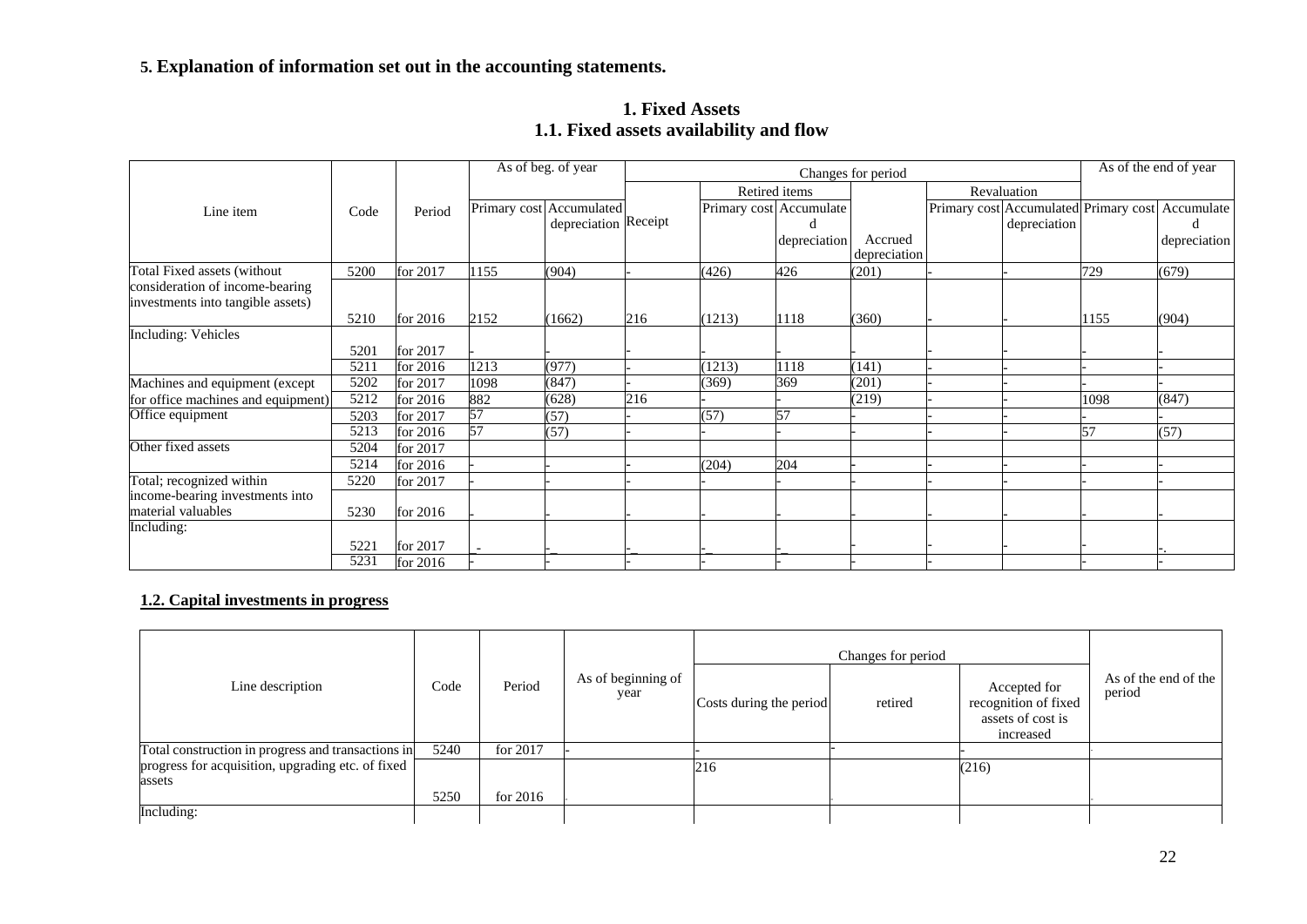| Monoblock MGM107S, compress-kondens aggregate | 5241 | for 2017   |     |       |  |
|-----------------------------------------------|------|------------|-----|-------|--|
| LH64/2DC-3.2Y+NHB 078E                        | 5251 | for $2016$ | 216 | (216) |  |
|                                               | 5242 | for 2017   |     |       |  |
|                                               | 5252 | for $2016$ |     |       |  |
|                                               | 5243 | for 2017   |     |       |  |
|                                               | 5253 | for $2016$ |     |       |  |
|                                               | 5244 | for 2017   |     |       |  |
|                                               | 5254 | for $2016$ |     |       |  |
|                                               | 5245 | for 2017   |     |       |  |
|                                               | 5255 | for $2016$ |     |       |  |

**1.3. Change in cost of fixed assets as a result of further construction, further equipping,**

#### **reconstruction and partial liquidation**

| Line description                                               | Code | for $2017$ | for $2016$ |
|----------------------------------------------------------------|------|------------|------------|
| Total increase in costs of fixed assets as a result of further |      |            |            |
| construction, further equipping, reconstruction                |      |            |            |
|                                                                | 5260 |            | 216        |
| Including: Refrigeration camera and equipment, compressor      |      |            |            |
| base Bitzer (Germany)                                          | 5261 |            | 216        |
| Total decrease of cost of fixed assets as a result of partial  |      |            |            |
| liquidation:                                                   | 5270 |            |            |
| including:                                                     |      |            |            |
|                                                                | 5271 |            |            |

## **1.4. Other use of fixed assets**

| Line item                                                                                               | Code | As of December 31, 2017 As of December 31,2016 $\zeta$ |     |     |
|---------------------------------------------------------------------------------------------------------|------|--------------------------------------------------------|-----|-----|
| Fixed assets transferred into rent, accounted in balance                                                | 5280 |                                                        |     |     |
| Fixed assets transferred into rent, accounted out of balance                                            | 5281 |                                                        |     | 704 |
| Fixed assets received into rent, accounted in balance                                                   | 5282 |                                                        |     |     |
| Fixed assets received into rent, accounted out of balance                                               | 5283 | 324                                                    | 324 |     |
| Real estate facilities accepted for operation and actually used,<br>in the course of state registration | 5284 |                                                        |     |     |
| Laid up fixed assets                                                                                    | 5285 |                                                        |     |     |
| Other use of fixed assets (pledge etc.)                                                                 | 5286 |                                                        |     |     |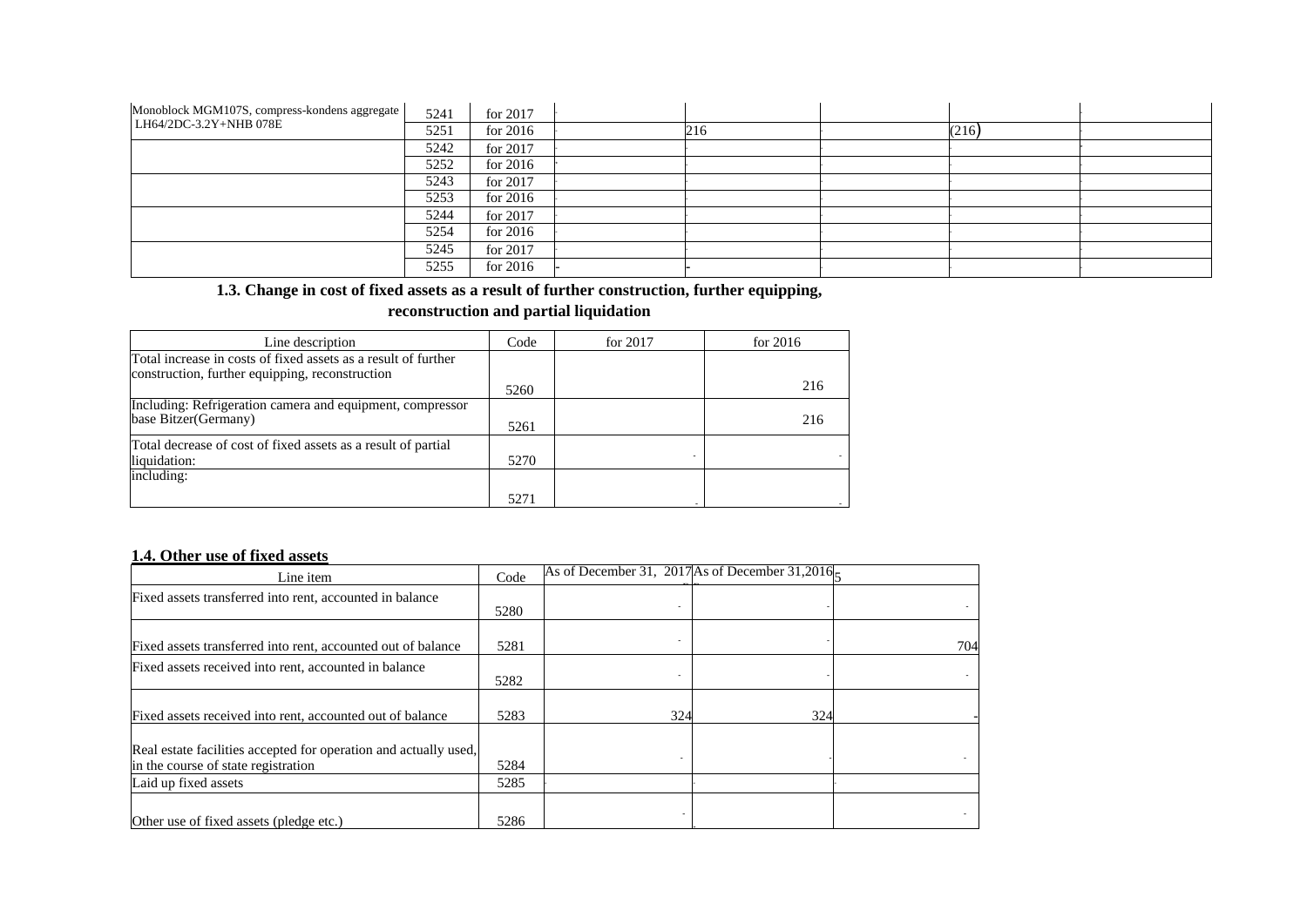## **2. Inventories 2.1. Availability and flow of inventories**

|                                                                 |      |            | As of beg. of year |                        |                 | Changes for period     | As of the end of year |                     |                         |              |                        |
|-----------------------------------------------------------------|------|------------|--------------------|------------------------|-----------------|------------------------|-----------------------|---------------------|-------------------------|--------------|------------------------|
|                                                                 |      |            |                    |                        |                 | Retired                |                       | Loss of             | Turnover of             |              |                        |
| Line item                                                       | Code | Period     | Primary cost       | Inventory<br>provision | Receipts<br>and | Primary cost Inventory | provision             | decrease in<br>cost | inventory<br>between    | Primary cost | Inventory<br>provision |
|                                                                 |      |            |                    |                        | costs           |                        |                       |                     | their groups<br>(types) |              |                        |
| Total inventory                                                 | 5400 | for 2017   | 40                 |                        | 108             | (115)                  |                       |                     | X                       | 33           |                        |
|                                                                 | 5420 | for 2016   | 19 231             | (7369)                 | 122 461         | (141 652)              | 18859                 | (11490)             | 8014                    | 40           |                        |
| including:                                                      |      |            |                    |                        |                 |                        |                       |                     |                         |              |                        |
| Raw stuff, materials and other                                  | 5401 | for 2017   |                    |                        |                 |                        |                       |                     |                         |              |                        |
| similar inventories                                             | 5421 | for $2016$ | 90                 |                        | 25              | (115)                  |                       |                     |                         |              |                        |
| Finished products                                               | 5402 | for 2017   |                    |                        |                 |                        |                       |                     |                         |              |                        |
|                                                                 | 5422 | for $2016$ |                    |                        |                 |                        |                       |                     |                         |              |                        |
| Goods for resale                                                | 5403 | for 2017   |                    |                        |                 |                        |                       |                     |                         |              |                        |
|                                                                 | 5423 | for 2016   | 19 003             | (7369)                 | 118 423         | (137 426)              | 18859                 | (11 490)            | 8 0 1 4                 |              |                        |
| Shipped goods and finished                                      | 5404 | for 2017   |                    |                        |                 |                        |                       |                     |                         |              |                        |
| products                                                        | 5424 | for $2016$ |                    |                        |                 |                        |                       |                     |                         |              |                        |
| Expenses in production in                                       | 5405 | for 2017   |                    |                        |                 |                        |                       |                     |                         |              |                        |
| progress                                                        | 5425 | for $2016$ |                    |                        |                 |                        |                       |                     |                         |              |                        |
| Other inventories and costs                                     | 5406 | for 2017   |                    |                        |                 |                        |                       |                     |                         |              |                        |
|                                                                 | 5426 | for 2016   |                    |                        | 3 6 6 7         | (3667)                 |                       |                     |                         |              |                        |
| Prepaid expenses (for analytic                                  | 5407 | for 2017   | 40                 |                        | 108             | (115)                  |                       |                     |                         |              |                        |
| accounts, which are set out in<br>balance within "Inventories") | 5427 | for $2016$ | 138                |                        | 346             | (444)                  |                       |                     |                         | 40           |                        |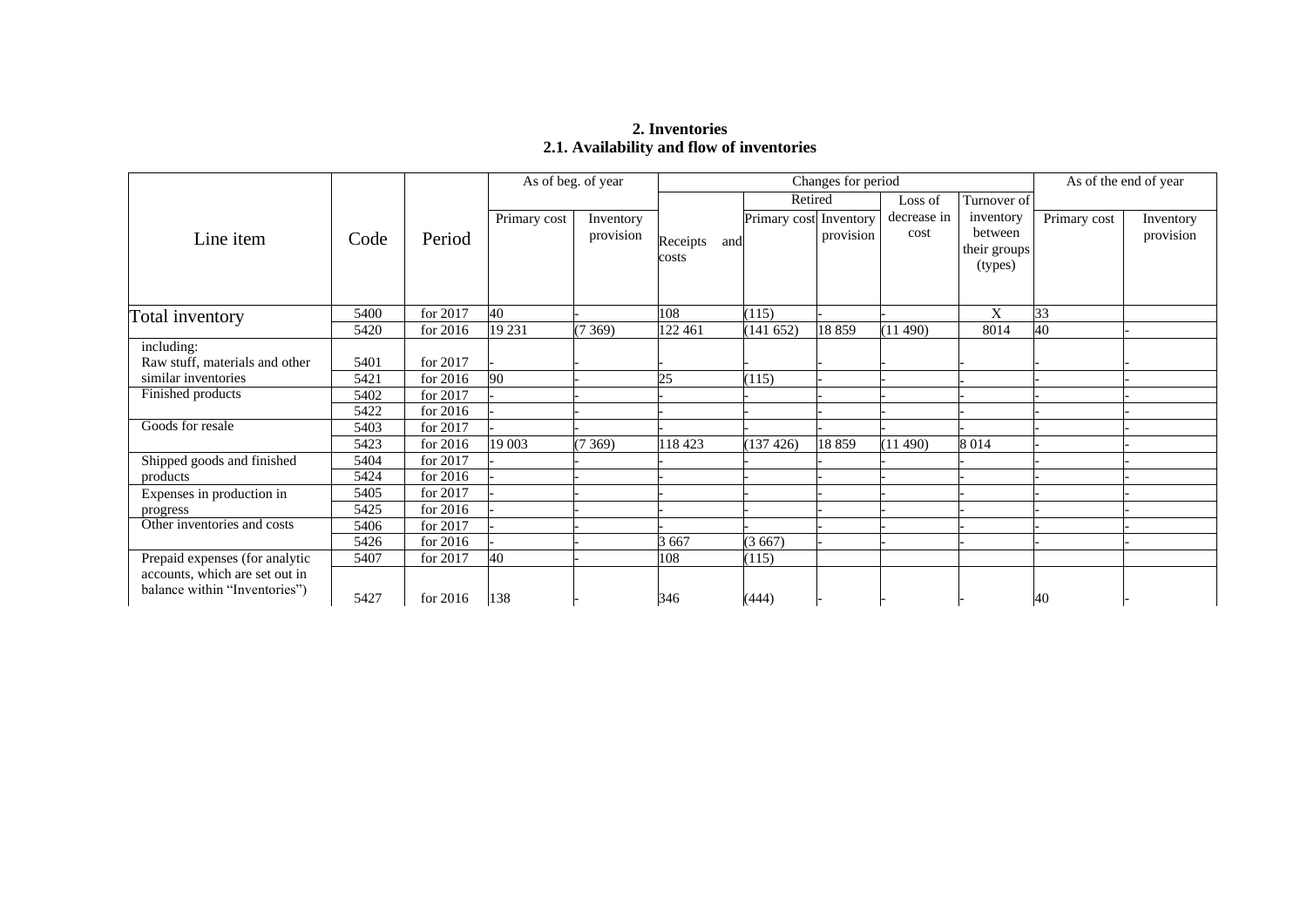## **3. Accounts receivable and Accounts payable 3.1 Availability and flow of accounts receivable**

|                                         |      |                  |                                                  |                                             |                                                                                         |                                                         |           |                                  |                       |                                                  |                                                  | As at the end of period              |
|-----------------------------------------|------|------------------|--------------------------------------------------|---------------------------------------------|-----------------------------------------------------------------------------------------|---------------------------------------------------------|-----------|----------------------------------|-----------------------|--------------------------------------------------|--------------------------------------------------|--------------------------------------|
|                                         |      |                  |                                                  | As of beginning of period                   |                                                                                         |                                                         |           | Changes for period               |                       |                                                  |                                                  |                                      |
|                                         |      |                  |                                                  |                                             | Receipt                                                                                 |                                                         |           |                                  |                       |                                                  |                                                  |                                      |
| Line item                               | Code | Period           | Recognized<br>under the<br>terms of<br>agreement | Amount of<br>provision for<br>doubtful debt | As a result of<br>business<br>transactions<br>(debt amount<br>under the<br>transaction) | Outstanding<br>interest, fines<br>and other<br>accruals | Repayment | Writing-off to<br>finance result | Provision<br>recovery | Transfer from<br>long-term to<br>short-term debt | Recognized<br>under the<br>terms of<br>agreement | Amount of<br>reserve for<br>bad debt |
|                                         | 5501 | for 2017         |                                                  |                                             |                                                                                         |                                                         |           |                                  |                       |                                                  |                                                  |                                      |
| Total long-term accounts<br>receivable  | 5521 | for 2016         |                                                  |                                             |                                                                                         |                                                         |           |                                  |                       |                                                  |                                                  |                                      |
|                                         | 5502 | for 2017         |                                                  |                                             |                                                                                         |                                                         |           |                                  |                       |                                                  |                                                  |                                      |
| <b>Including: Settlements</b>           |      |                  |                                                  |                                             |                                                                                         |                                                         |           |                                  |                       |                                                  |                                                  |                                      |
| with buyers and customers               | 5522 | for 2016         |                                                  |                                             |                                                                                         |                                                         |           |                                  |                       |                                                  |                                                  |                                      |
| <b>Issued advances</b>                  | 5503 | for 2017         |                                                  |                                             |                                                                                         |                                                         |           |                                  |                       |                                                  |                                                  |                                      |
|                                         | 5523 | for 2016         |                                                  |                                             |                                                                                         |                                                         |           |                                  |                       |                                                  |                                                  |                                      |
| Other                                   | 5504 | for 2017         |                                                  |                                             |                                                                                         |                                                         |           |                                  |                       |                                                  |                                                  |                                      |
|                                         | 5524 | for 2016         |                                                  |                                             |                                                                                         |                                                         |           |                                  |                       |                                                  |                                                  |                                      |
|                                         | 5505 | for 2017         |                                                  |                                             |                                                                                         |                                                         |           |                                  |                       |                                                  |                                                  |                                      |
|                                         | 5525 | for 2016         |                                                  |                                             |                                                                                         |                                                         |           |                                  |                       |                                                  |                                                  |                                      |
|                                         | 5510 | for 2017 8044    |                                                  | (4662)                                      | 231                                                                                     |                                                         | (7416)    |                                  | 4374                  | 698                                              | 1557                                             | (288)                                |
| Total short-term accounts<br>receivable | 5530 | for 2016 140 386 |                                                  | (4524)                                      | 548                                                                                     | 60                                                      | (132950)  |                                  | (138)                 |                                                  | 8 0 4 4                                          | (4662)                               |
|                                         | 5511 | for 2017         | 4518                                             | (4518)                                      |                                                                                         |                                                         | (4299)    |                                  | 4299                  |                                                  | 219                                              | (219)                                |
| <b>Including: Settlements</b>           |      |                  |                                                  |                                             |                                                                                         |                                                         |           |                                  |                       |                                                  |                                                  |                                      |
| with buyers and customers               | 5531 | for 2016 127 373 |                                                  | (4524)                                      |                                                                                         |                                                         | (122855)  |                                  | 6                     |                                                  | 4518                                             | (4518)                               |
| <b>Issued advances</b>                  | 5512 | for 2017 690     |                                                  |                                             | 201                                                                                     |                                                         | (450)     |                                  |                       |                                                  | 441                                              |                                      |
|                                         | 5532 | for 2016 615     |                                                  |                                             | 548                                                                                     |                                                         | (473)     |                                  |                       |                                                  | 690                                              |                                      |
| Other                                   | 5513 | for 2017 2836    |                                                  | (144)                                       | 30                                                                                      |                                                         | (2667)    |                                  | $\overline{75}$       | 698                                              | 897                                              | (69)                                 |
|                                         | 5533 | for 2016 12 398  |                                                  |                                             |                                                                                         | 60                                                      | (9622)    |                                  | (144)                 |                                                  | 2836                                             | (144)                                |
|                                         | 5514 | for 2017         |                                                  |                                             |                                                                                         |                                                         |           |                                  |                       |                                                  |                                                  |                                      |
|                                         | 5534 | for 2016         |                                                  |                                             |                                                                                         |                                                         |           |                                  |                       |                                                  |                                                  |                                      |
| Total                                   | 5500 | for 2017 8044    |                                                  | (4662)                                      | 231                                                                                     |                                                         | (7416)    |                                  | 4374                  | X                                                | 1557                                             | (288)                                |
|                                         | 5520 | for 2016 140 386 |                                                  | (4524)                                      | 548                                                                                     | 60                                                      | (132950)  |                                  | (138)                 | X                                                | 8 0 4 4                                          | (4662)                               |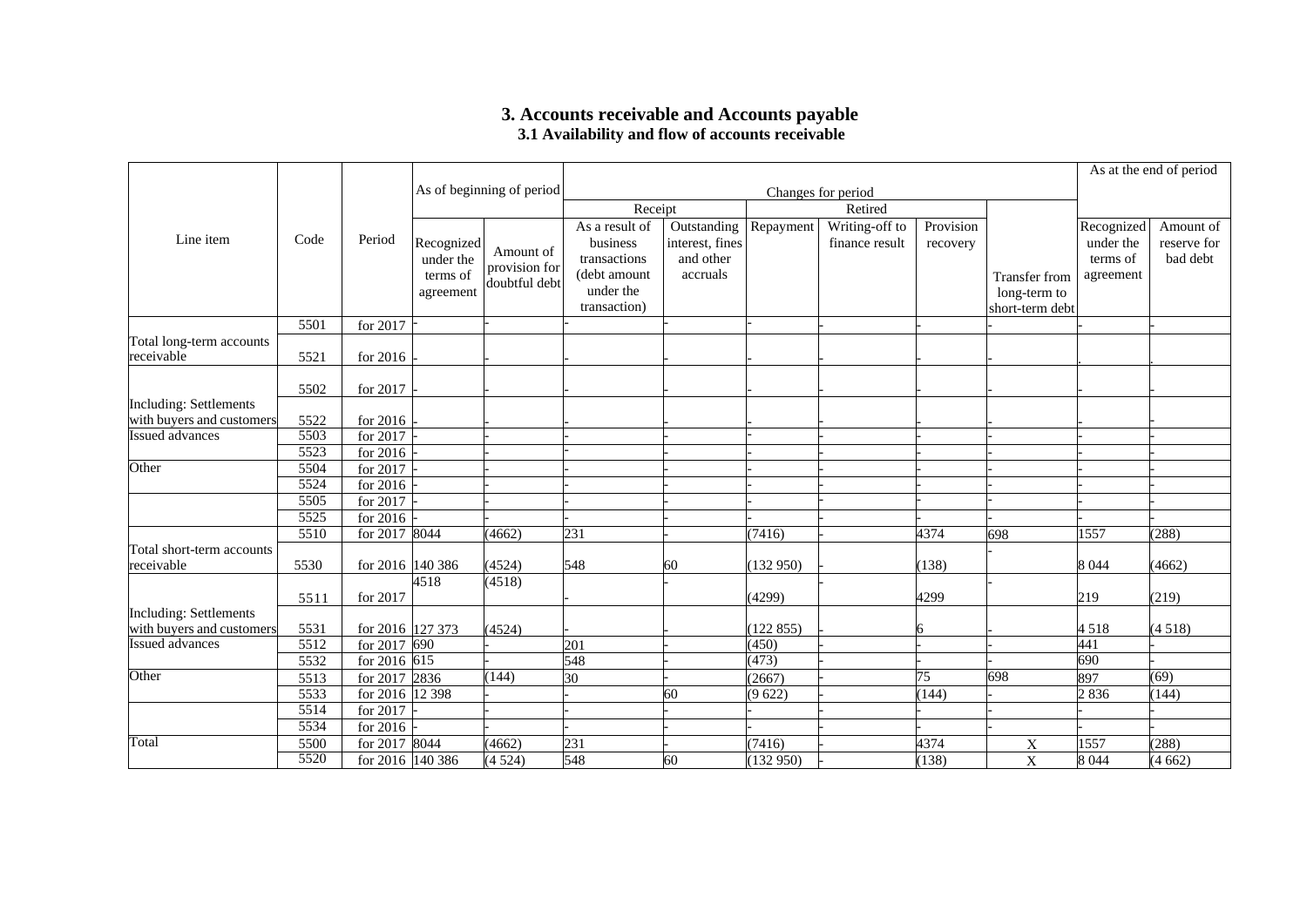# 3.2. Availability and flow of accounts payable

|                                              |      |            |                                             |                                                                                   | Changes for period                                      |                          |                                                         |                                    |
|----------------------------------------------|------|------------|---------------------------------------------|-----------------------------------------------------------------------------------|---------------------------------------------------------|--------------------------|---------------------------------------------------------|------------------------------------|
|                                              |      |            |                                             | Receipt                                                                           |                                                         | Retired                  |                                                         |                                    |
| Line item                                    | Code | Period     | Balance as at<br>the beginning<br>of period | As a result of business<br>transactions (debt<br>amount under the<br>transaction) | Outstanding<br>interest, fines<br>and other<br>accruals | Repayment                | <b>Transfer from</b><br>long-term to<br>short-term debt | Balance as at the end<br>of period |
| Total long-term Accounts payable             | 5551 | for 2017   | $\overline{\phantom{a}}$                    | $\overline{\phantom{a}}$                                                          | $\overline{\phantom{a}}$                                | $\overline{\phantom{a}}$ | $\overline{\phantom{a}}$                                | $\overline{\phantom{a}}$           |
|                                              | 5571 | for 2016   |                                             | $\overline{a}$                                                                    | $\overline{\phantom{a}}$                                |                          |                                                         | $\overline{\phantom{a}}$           |
| including: credits                           | 5552 | for 2017   |                                             | $\overline{\phantom{a}}$                                                          | $\overline{\phantom{a}}$                                | $\overline{\phantom{a}}$ |                                                         | ۰                                  |
|                                              | 5572 | for 2016   | $\overline{\phantom{a}}$                    | $\overline{\phantom{a}}$                                                          | $\overline{\phantom{a}}$                                | $\overline{\phantom{a}}$ | $\overline{\phantom{a}}$                                | $\overline{\phantom{a}}$           |
| loans                                        | 5553 | for 2017   |                                             | $\sim$                                                                            | $\overline{\phantom{a}}$                                | $\overline{a}$           |                                                         | $\overline{\phantom{a}}$           |
|                                              | 5573 | for $2016$ | $\overline{\phantom{a}}$                    | $\sim$                                                                            | $\overline{\phantom{a}}$                                | $\overline{\phantom{a}}$ | $\overline{\phantom{a}}$                                | $\overline{\phantom{a}}$           |
| other                                        | 5554 | for 2017   |                                             | $\sim$                                                                            | $\overline{\phantom{a}}$                                |                          |                                                         | $\overline{\phantom{a}}$           |
|                                              | 5574 | for 2016   |                                             | $\overline{\phantom{a}}$                                                          | $\overline{\phantom{a}}$                                |                          |                                                         |                                    |
| Total short-term Accounts payable            | 5560 | for 2017   | 183 898                                     | (10)                                                                              | 40                                                      | (5943)                   | 698                                                     | 178 683                            |
|                                              | 5580 | for 2016   | 393 944                                     | $\sim$                                                                            | 3                                                       | (210049)                 | $\overline{\phantom{a}}$                                | 183 898                            |
| including:<br>settlements with suppliers and | 5561 | for 2017   | 53                                          | $\overline{\phantom{a}}$                                                          |                                                         | (37)                     |                                                         | 16                                 |
| contractors                                  | 5581 | for 2016   | 189 265                                     |                                                                                   |                                                         | (189 212)                |                                                         | $\overline{53}$                    |
| Received advances                            | 5562 | for 2017   |                                             |                                                                                   |                                                         |                          |                                                         |                                    |
|                                              | 5582 | for 2016   | $\overline{\phantom{a}}$                    | $\blacksquare$                                                                    | $\overline{\phantom{a}}$                                | $\blacksquare$           | $\overline{\phantom{a}}$                                | $\overline{\phantom{a}}$           |
| Settlements for taxes and levies             | 5563 | for 2017   | 19                                          | (10)                                                                              | 10                                                      | (701)                    | 698                                                     | 16                                 |
|                                              | 5583 | for $2016$ | 56                                          | $\overline{\phantom{a}}$                                                          |                                                         | (37)                     | $\overline{\phantom{a}}$                                | 19                                 |
| Credits                                      | 5564 | for 2017   | 103 117                                     |                                                                                   |                                                         | (5197)                   |                                                         | 97 920                             |
|                                              | 5584 | for 2016   | 123 900                                     | $\blacksquare$                                                                    | $\sim$                                                  | (20783)                  |                                                         | 103 117                            |
| Interest on loan                             | 5565 | for 2017   | 394                                         |                                                                                   | 30                                                      |                          |                                                         | 424                                |
|                                              | 5585 | for 2016   | 411                                         |                                                                                   | $\overline{\phantom{a}}$                                | (17)                     | $\overline{\phantom{a}}$                                | 394                                |
| Other                                        | 5566 | for 2017   | 80 315                                      | $\overline{\phantom{a}}$                                                          | $\sim$                                                  | (8)                      | $\overline{a}$                                          | 80 30 7                            |
|                                              | 5586 | for 2016   | 80 312                                      |                                                                                   | 3                                                       |                          |                                                         | 80 315                             |
|                                              | 5567 | for 2017   |                                             |                                                                                   | $\overline{\phantom{a}}$                                |                          |                                                         |                                    |
|                                              | 5587 | for 2016   |                                             | $\sim$                                                                            | $\sim$                                                  |                          | $\overline{\phantom{a}}$                                |                                    |
| Total                                        | 5550 | for 2017   | 183 898                                     | (10)                                                                              | 40                                                      | (5943)                   | 698                                                     | 178 683                            |
|                                              | 5570 | for 2016   | 393 944                                     | $\overline{\phantom{a}}$                                                          | 3                                                       | (210049)                 | $\mathbf X$                                             | 183 898                            |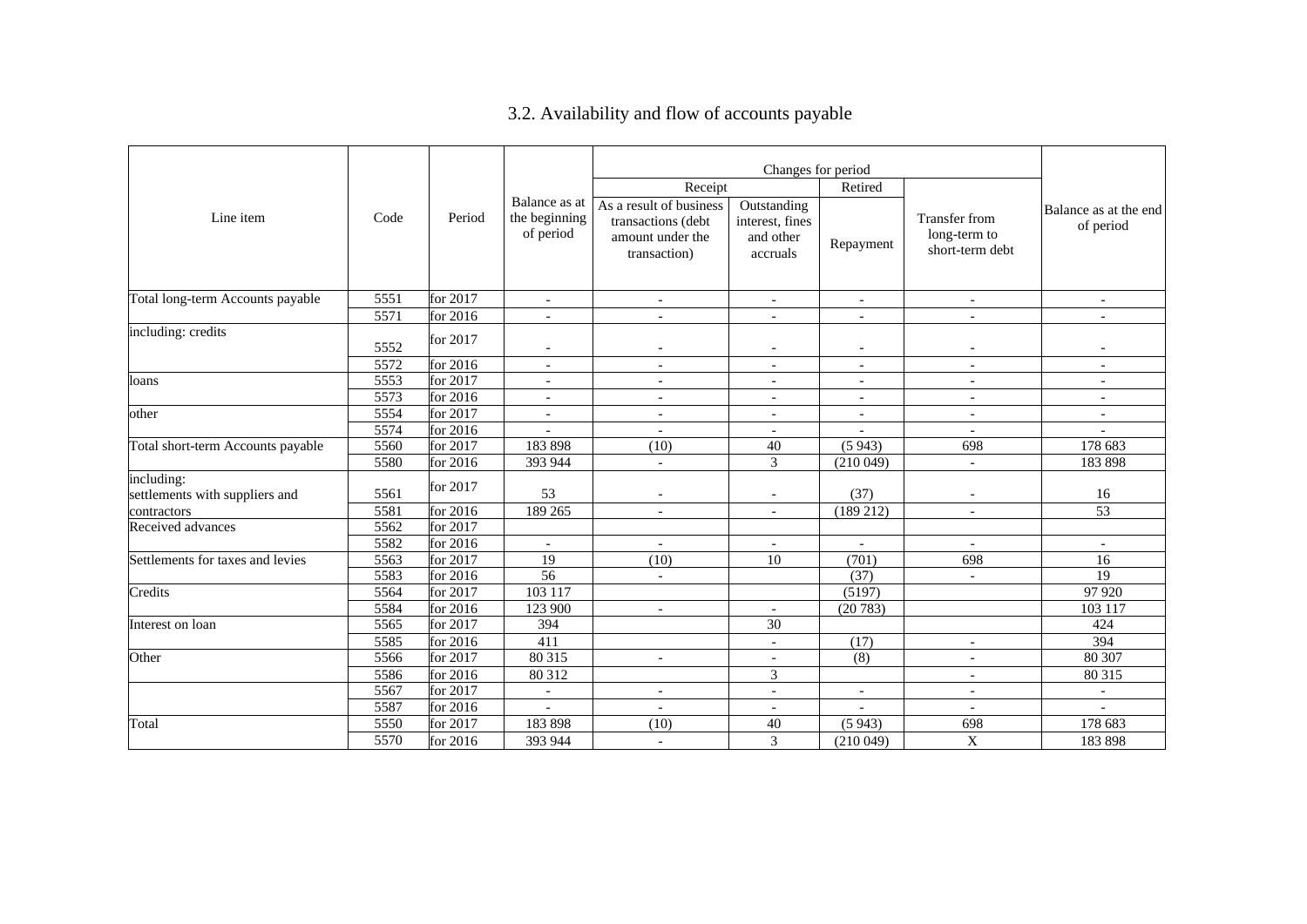## **4. Financial investments 4.1. Availability and flow of financial investments**

|                          |      |          |                 | As of beginning of the year |                   | Change for the period |                            |                                                                                       | As of the end of the period                         |              |                            |
|--------------------------|------|----------|-----------------|-----------------------------|-------------------|-----------------------|----------------------------|---------------------------------------------------------------------------------------|-----------------------------------------------------|--------------|----------------------------|
|                          |      |          |                 |                             | retired (cleared) |                       |                            |                                                                                       |                                                     |              |                            |
| Line item                | Code | Period   | Primary<br>cost | Accumulated<br>correction   | Receipt           | Primary cost          | Accumulate<br>d correction | Accrual of interest<br>(including)<br>bringing of<br>primary cost to<br>nominal cost) | Current<br>market cost<br>(loss of<br>depreciation) | Primary cost | Accumulate<br>d correction |
| Long-term investments -  | 5301 | for 2017 |                 |                             |                   |                       |                            |                                                                                       |                                                     |              |                            |
| total                    | 5311 | for 2016 |                 |                             |                   |                       |                            |                                                                                       |                                                     |              |                            |
| including:               | 5302 | for 2017 |                 |                             |                   |                       |                            |                                                                                       |                                                     |              |                            |
|                          | 5312 | for 2016 |                 |                             |                   |                       |                            |                                                                                       |                                                     |              |                            |
| Short-term investments - | 5305 | for 2017 |                 |                             |                   |                       |                            |                                                                                       |                                                     |              |                            |
| total                    | 5315 | for 2016 |                 |                             |                   |                       |                            |                                                                                       |                                                     |              |                            |
|                          | 5306 | for 2017 |                 |                             |                   |                       |                            |                                                                                       |                                                     |              |                            |
| Including:               | 5316 | for 2016 |                 |                             |                   |                       |                            |                                                                                       |                                                     |              |                            |
| Financial investments -  | 5300 | for 2017 |                 |                             |                   |                       |                            |                                                                                       |                                                     |              |                            |
| TOTAL                    | 5310 | for 2016 |                 |                             |                   |                       |                            |                                                                                       |                                                     |              |                            |

## **5. Production costs**

| Line item                                                                | Code | for $2017$ | for $2016$ |
|--------------------------------------------------------------------------|------|------------|------------|
| Tangible costs                                                           | 5610 |            | 118 492    |
| <b>Salaries</b>                                                          | 5620 | 1 3 0 4    | 6466       |
| Social security withholdings                                             | 5630 | 379        | 1 5 7 6    |
| Depreciation                                                             | 5640 | 201        | 361        |
| Other costs                                                              | 5650 | 3508       | 6845       |
| Total by items                                                           | 5660 | 5 3 9 2    | 133 740    |
|                                                                          |      |            |            |
| Change (increase [-]): in production in progress, finished products etc. | 5670 |            |            |
|                                                                          |      |            |            |
| Change (decrease [+]): in production in progress, finished products etc. | 5680 |            |            |
| Total costs for ordinary business                                        | 5600 | 5 3 9 2    | 133 740    |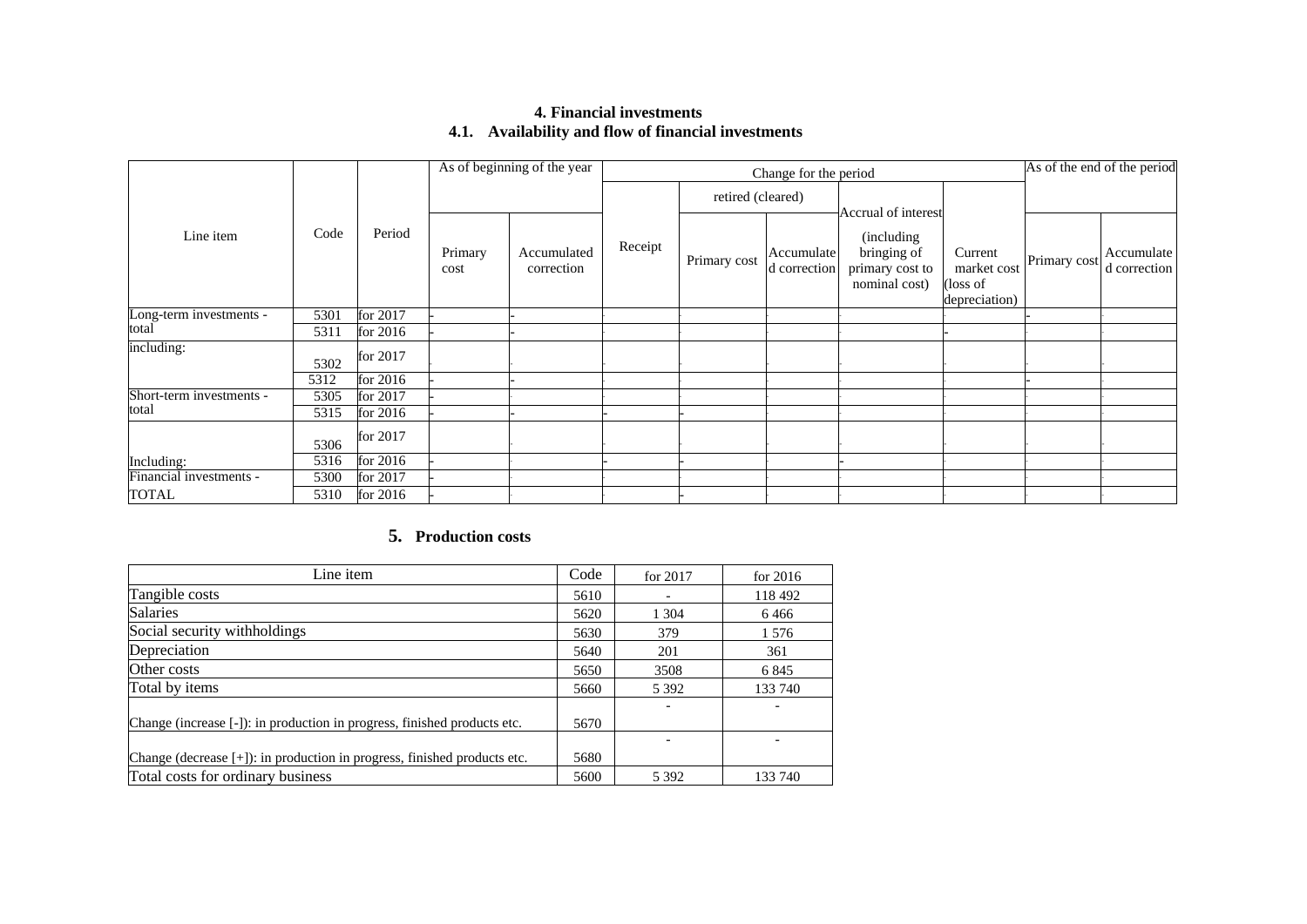## **6. Estimated liabilities**

| Line item                                                     | Code | Balance as of<br>beginning of<br>year | Recognized | Retired | Written-off as<br>excessive<br>amount | Balance as of<br>the end of<br>period |
|---------------------------------------------------------------|------|---------------------------------------|------------|---------|---------------------------------------|---------------------------------------|
| Total estimated liabilities                                   | 5700 | 135                                   | 3373       | (188)   | (2904)                                | 416                                   |
| including:<br>Estimated liabilities for payment of paid leave | 5701 | 65                                    | 183        | (109)   |                                       | 139                                   |
| Estimated liabilities for payment of annual bonus             | 5702 |                                       | 116        | (79)    |                                       | 79                                    |
| Estimated liabilities for payment of bonus to buyers          | 5703 |                                       | 459        |         | (459)                                 |                                       |
| Estimated liabilities for actual costs                        | 570  | 28                                    | 2615       |         | (2445)                                | 198                                   |

### **7. Security of liabilities**

| Line description                                     | Code | As of December 31, 2017 | As of December 31, 2016 | As of December 31, 2015 |
|------------------------------------------------------|------|-------------------------|-------------------------|-------------------------|
| Total received                                       | 5800 |                         |                         |                         |
| including:                                           |      |                         |                         |                         |
|                                                      | 5801 |                         |                         |                         |
| Total issued                                         | 5810 |                         |                         | 13                      |
|                                                      |      |                         |                         |                         |
| including:                                           |      |                         |                         |                         |
| Security for contracts under the electronic auctions | 5811 |                         |                         | 13                      |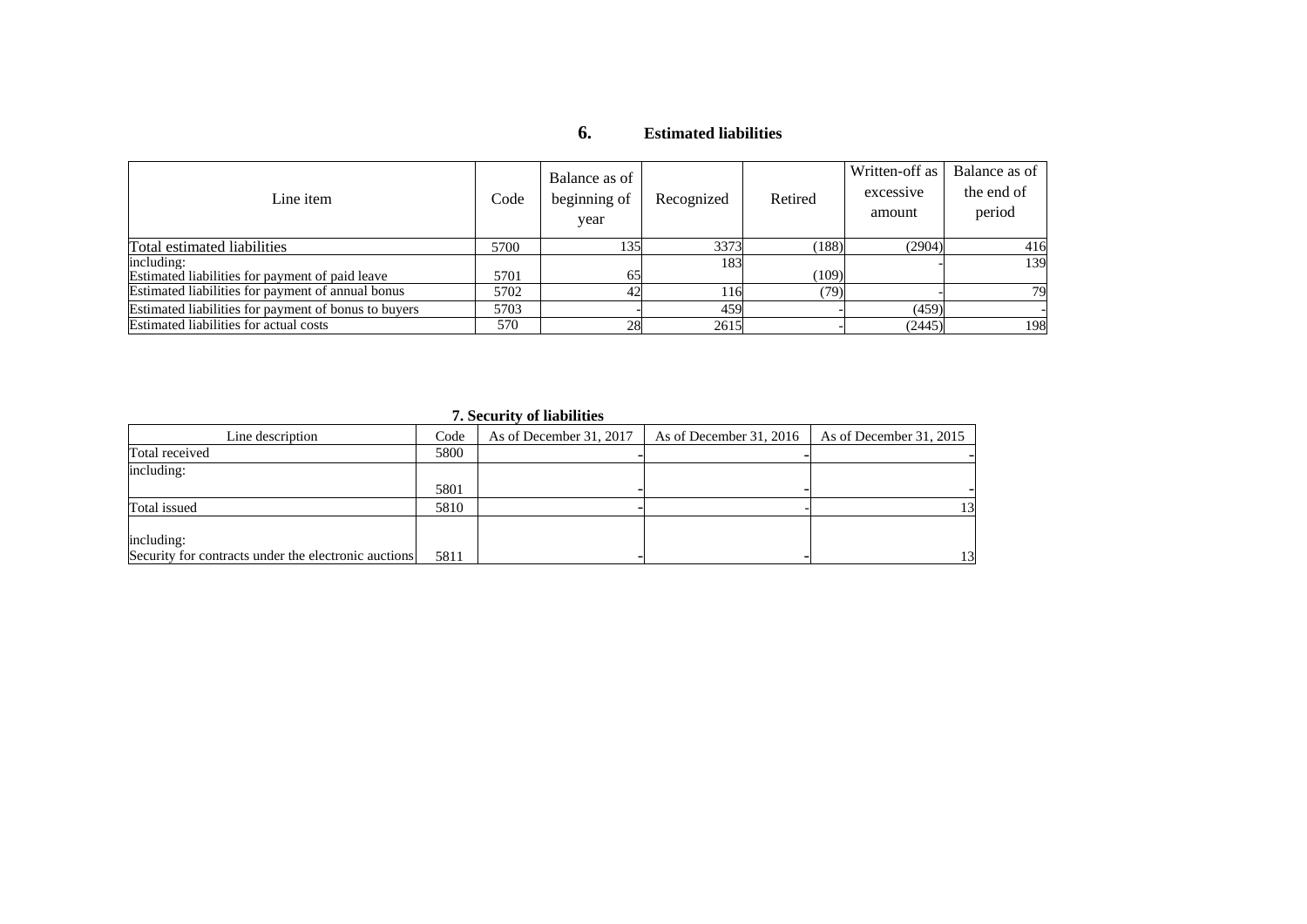### **6. Information on related parties.**

The Company did not have any transactions with such related party in 2017.

## **7. Events after reporting date.**

In accordance with the point 3 PBU 7/98 «Events after reporting date» the event after the reporting date is understood as the fact of economic activity which exerted or can exert the impact on the financial condition, cash flow or results of the company's business and which takes place between the reported date and signature date of accounting records for the financial year.

The company has no such relevant facts of economic activity to be recognized as events after reporting date in the financial statements for 2017.

### **8. Contingencies of business.**

The Company did not have any contingencies of business during economic activity in 2017.

## **9. Results and prospects**

The Company did not carry out trade business, i.e. wholesale trade in pharmaceuticals manufactured by the Indian company Sun Pharmaceuticals Industries Limited (India).

Loss of non-sale transactions amounted to 4 261 thousand rubles.

Loss before taxation in accounting records amounted to  $-1$  181 thousand rubles

At the reported year-end , the Company incurred a net loss of 2 213 thousand rubles

In 2017 the Company did not extend the markets of sales of the drugs, decreased considerably the number of the buyers and sales volume in comparison with 2016.

However negative net assets still remain in the Company. They amounted in 2015 – (125 754) thousand rubles, in 2016 - (147 783) thousand rubles and in 2017 – (149 966) thousand rubles at the background of the invariable amount of the authorized capital of 50 thousand rubles.

The main reason is still a loss incurred during financial and business transactions mostly due to other expenses and management costs and absence of trade business during 2017.

Furthermore the Company does not have any intentions to terminate or further reduce substantially its business. Responsible persons of the company management explore various options of business expansion, development of new trends and market research.

|         |             | Syrkasheva Olga        |
|---------|-------------|------------------------|
| Manager | /signature/ | Vladimirovna           |
|         | (signature) | (surname and initials) |

 $\lq\lq$  26<sup>th  $\lq$ </sup> of March  $2018$ 

Round seal: Sun Pharmaceutical Industries Limited Moscow